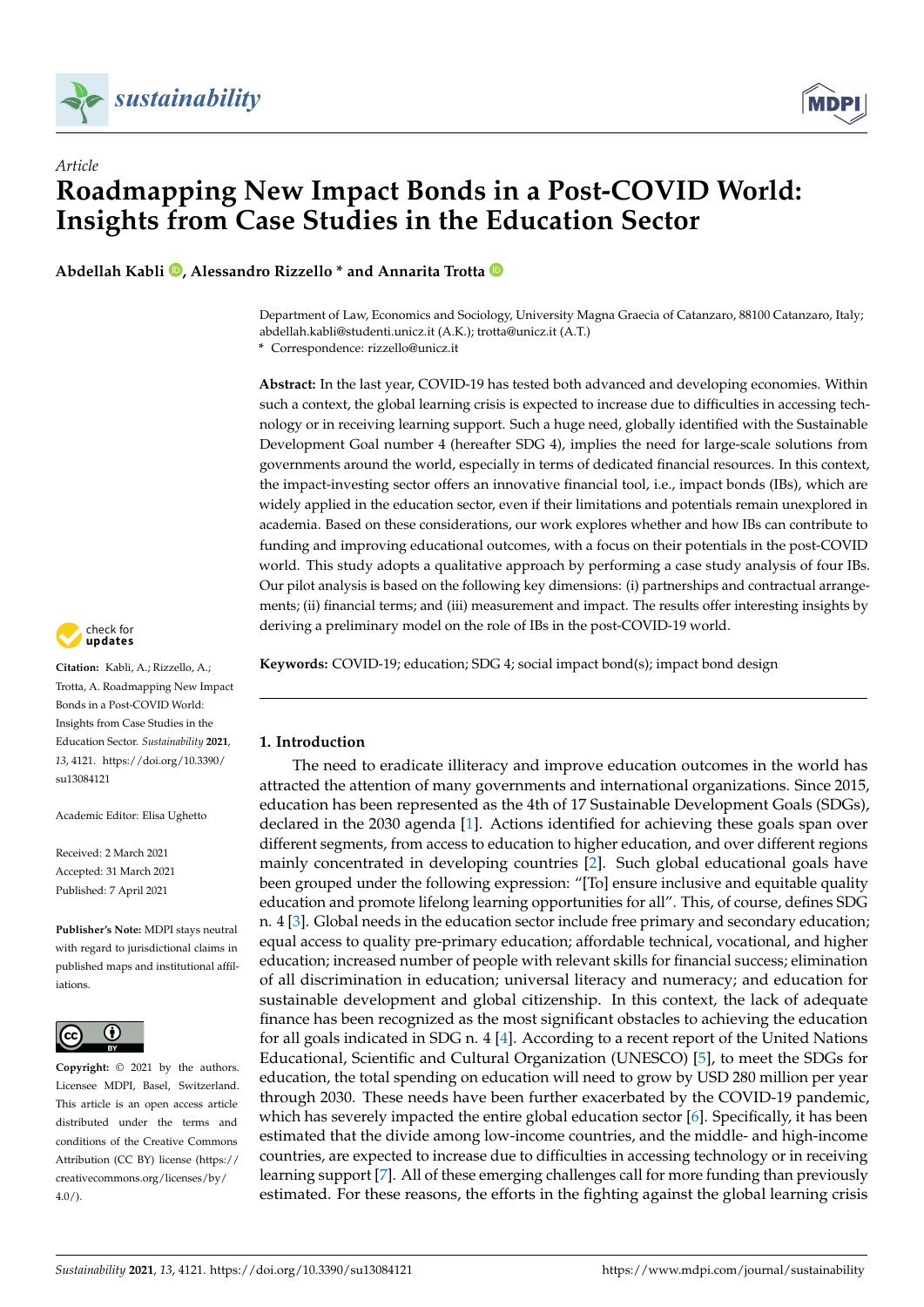imply the need for new and unexplored large-scale solutions from governments around the world [\[8\]](#page-13-2) that face growing budget restrictions. Within such a context, the competing demand for public funds from other priority sectors, such as health care or other forms of welfare, has compelled governments to explore alternative and innovative methods to finance education outcomes, such as impact bonds (IBs) [\[8\]](#page-13-2). Based on impact investing architectures, IBs have been depicted as one of the most innovative business models for sustainability in finance [\[9\]](#page-13-3). In this context, IBs represent a recent solution for governments and organizations to achieve better learning outcomes, in accordance with the SDG 4 [\[10\]](#page-13-4). However, few academic works have focused on IBs and education [\[11\]](#page-13-5).

Moving from these considerations, the objects of our investigation concern the application of IBs in the education sector by focusing on their potential for future applications in a post-COVID world. By performing a qualitative analysis, this study explores (i) the potentials and limitations of IBs in the improvement of outcomes in education; (ii) whether and how IBs can bridge the gap in the funding of SDG 4; (iii) the potentials of IBs in contributing and financing solutions suitable to reducing the negative impacts, in the education sector, of the spread of COVID-19. To achieve these aims, the paper is organized as follows. Section [2](#page-1-0) provides an overview of innovative financing methods in the education sector, with particular attention to the applications of IBs. Section [3](#page-4-0) describes the approach and method adopted for the analysis. In Section [4,](#page-5-0) case studies are presented while Section [5](#page-10-0) discusses findings. In Section [6,](#page-11-0) conclusions are drawn.

#### <span id="page-1-0"></span>**2. Innovative Financing in the Education Sector: An Overview**

Traditionally, government institutions have funded universal education spending. However, there is still a lack of resources to meet the growing needs for education. The huge financing gap demands a growing role for private capital to support the growth and innovation in education. Given that the current spending for SDG n. 4 has been estimated at USD 132 million, in order to meet the shortfall in the financing of education goals, public resources should grow by one-third, especially in low- and middle-income countries. More recently, the negative impacts produced by the pandemic in the education sector have expanded the magnitude of the issue concerning the financial gap. To provide a dimension of the magnitude of the challenge, as exacerbated by the pandemic, 307 million children are out of school worldwide due to school closures in 188 countries. The large part of them (i.e., 128 million) are students of primary schools located in developing countries [\[12\]](#page-13-6) where access to education is lacking or, if obtained, offers poor learning outcomes and weak educational infrastructure [\[13\]](#page-13-7). COVID-19 has added a double challenge to the financial resources needed for achieving SDG 4. First, the closure of schools and libraries has further worsened the learning gap that existed before the pandemic [\[14\]](#page-13-8). Second, it will bring out new forms of education needs, such as digital inequalities [\[14\]](#page-13-8) or social emotional well-being of students [\[15\]](#page-13-9), which will continue to widen the learning gap, threatening the achievement of SDG 4. According to UNESCO [\[16\]](#page-13-10), some 24 million students are at risk of never returning to school because of COVID-19. Table [1](#page-1-1) lists new forms of vulnerability in the education sector caused by COVID-19.

<span id="page-1-1"></span>**Table 1.** New forms of vulnerability caused by COVID-19.

| <b>Emerging Forms of Vulnerability in Education Sector</b> |
|------------------------------------------------------------|
| Digital inequalities                                       |
| Social emotional well-being                                |
| Must generate income                                       |
| Early and forced marriages                                 |
| Unwanted pregnancies                                       |
| Source: Authors' elaboration from [14–16].                 |

In the recent past, the involvement of private capital in the education sector increased and new innovative financing methods involving private investors were introduced [\[17\]](#page-13-11). The large part of such innovative financial instruments belong to the impact investing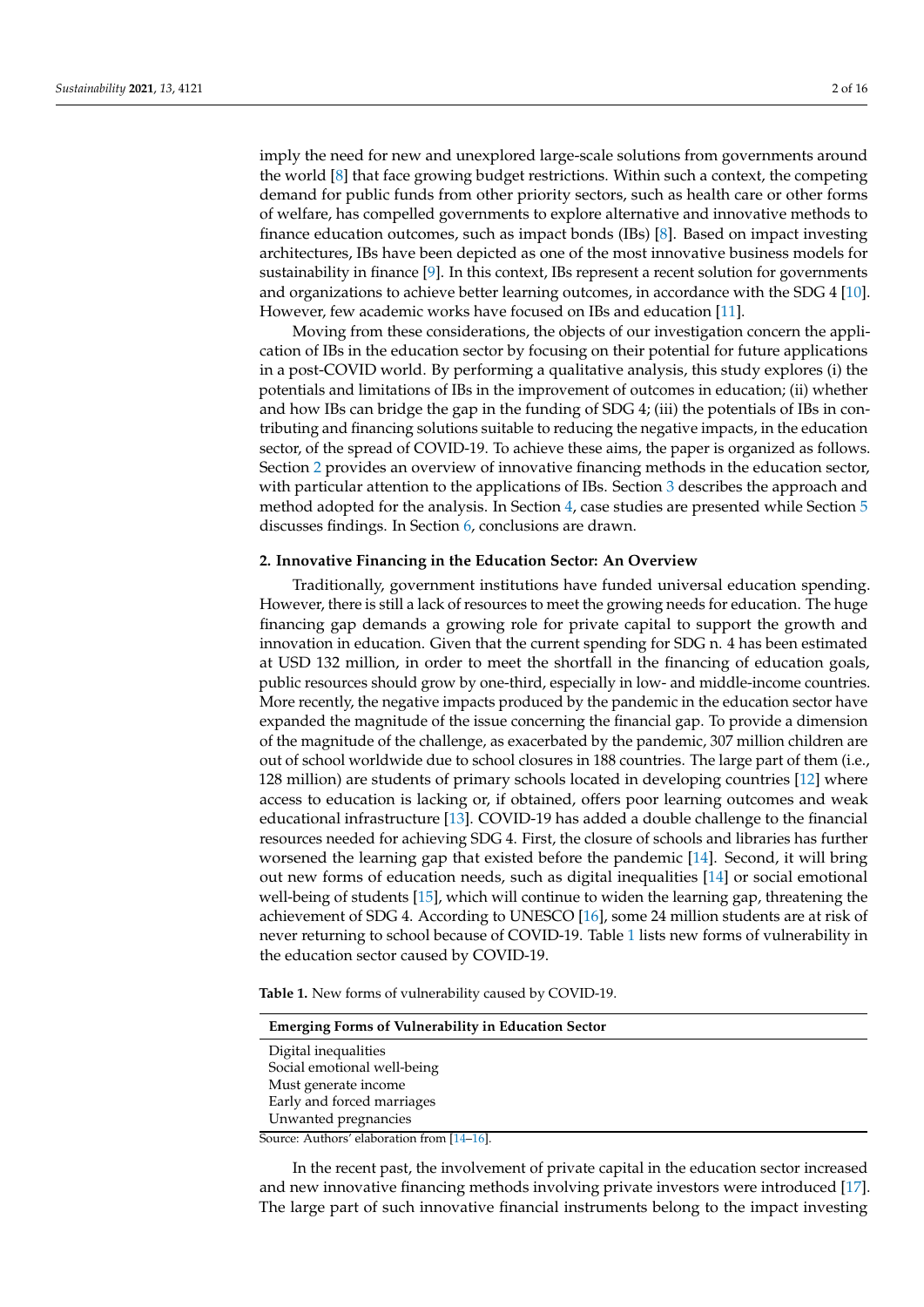sector, an innovative financial approach that focuses on both social and financial returns of an investment. According to the Global Impact Investing Network (GIIN) [18], impact assets in education include USD 1257 million and a growth in the next future in both developed and developing markets has been estimated.

In the recent past, the involvement of private capital in the education sector increased

Within the impact investing field, IBs represent the most debated instruments [19], and the worldwide applications of such innovative financial tools include the education sector [20]. Briefly, IBs represent a partnership between a commissioner (usually represe[nted](#page-13-14) from a public body), a service provider, and impact investors to achieve a predetermined outcome. Private investors provide the upfront investment and the commissioner remunerates the investors with a fixed return beyond the initial investments, as long as the intervention achieves the expected outcome [\[21\]](#page-13-15).  $\blacksquare$ 

Differently from traditional policy interventions funding schemes, in a IB structure, the financial risk deriving from a non-performant intervention of the program is owned by the investors and not by the commissioner [\[22\]](#page-13-16). The IB model is represented in Figure [1.](#page-2-0) 1.

<span id="page-2-0"></span>



As far as it is possible to observe, the first step of an IB adoption begins when the commissioner identifies a social need to be met and enters into a contract with the specialized intermediary. The intermediary receives the money from the investors and disburses it to the service provider, who then delivers the intervention to the beneficiaries involved in the program. The independent evaluator reviews the outcome of the program and reports to the commissioner that, in a successful case, disburses the invested capital plus remuneration to the investors.

### *The Global IB Market*

As of August 2020, 194 IBs had been launched in several countries worldwide (Table [2\)](#page-3-0). Of these, 181 are Social Impact Bonds (SIBs) and 13 are Development Impact Bonds (DIBs). The country with the highest number of IBs launched worldwide is the United Kingdom (81), followed by the United States (27). In Europe, the countries with the highest number of IBs are Portugal (13) and the Netherlands (11). Concerning Portugal, it is worth noting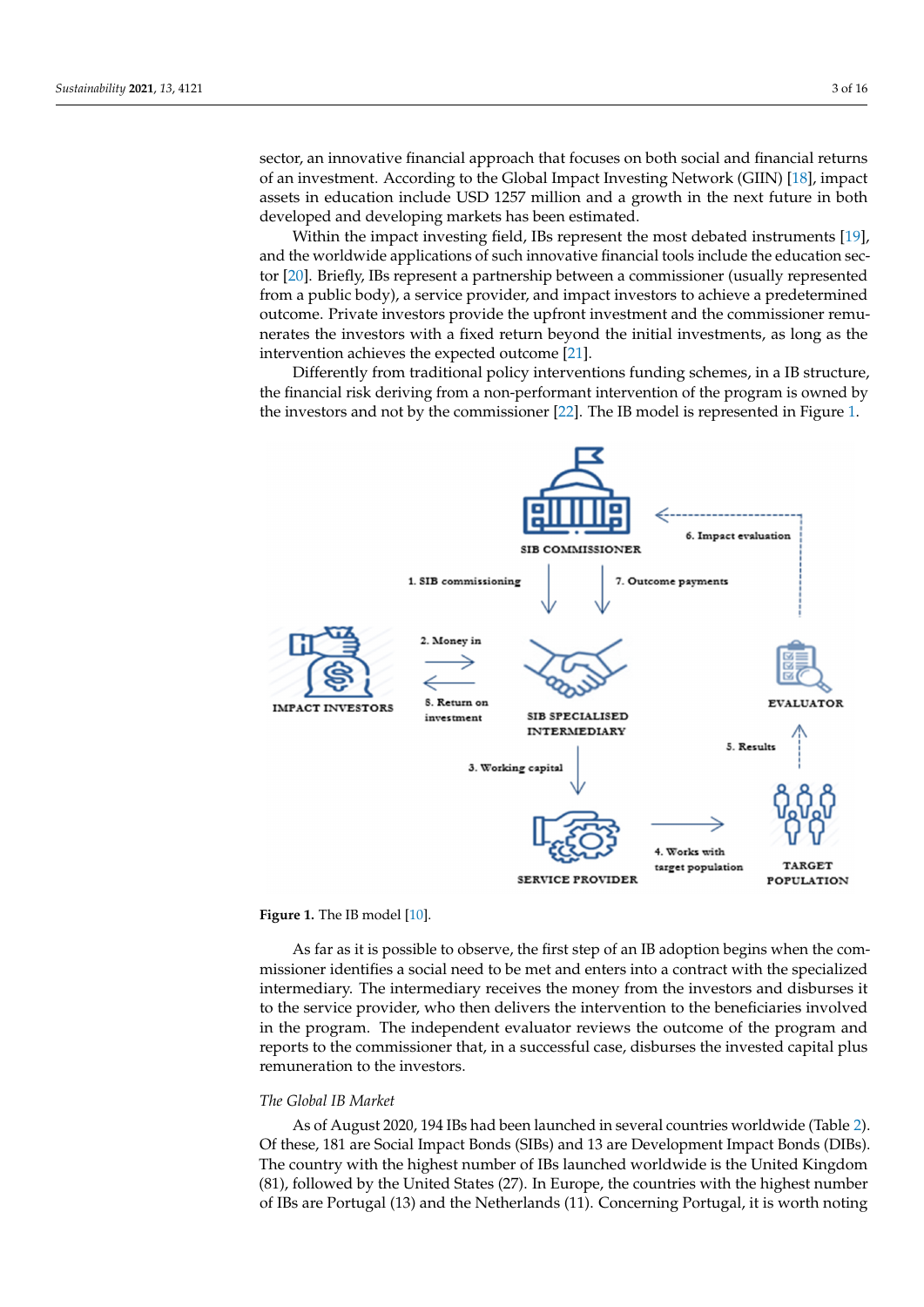that the innovation fund has given a boost to the revival of SIBs in Portugal. It is also worth noting that there have been SIB launches in the United Arab Emirates and the Russian Federation. As it is possible to observe, the number of IBs launched in developing countries is lower than IBs issued in developed countries.

| Country              | <b>IBs Launched</b> | Country                                        | <b>IBs Launched</b> |
|----------------------|---------------------|------------------------------------------------|---------------------|
| United Kingdom       | 81                  | Korea, Republic of                             | 2                   |
| <b>United States</b> | 27                  | New Zealand                                    | $\overline{2}$      |
| Portugal             | 13                  | Palestine, State of                            | $\overline{2}$      |
| Netherlands          | 11                  | South Africa                                   | $\overline{2}$      |
| Australia            | 10                  | Argentina                                      | 1                   |
| France               | 8                   | Austria                                        | 1                   |
| Canada               | 4                   | Cambodia                                       | 1                   |
| Belgium              | 3                   | Chile                                          | 1                   |
| Germany              | 3                   | Nigeria, Mali, and Democratic Rep.<br>of Congo | 1                   |
| India                | 3                   | Peru                                           | 1                   |
| Israel               | 3                   | <b>Russian Federation</b>                      | 1                   |
| Japan                | 3                   | Sweden                                         | 1                   |
| Cameroon             | $\overline{2}$      | Switzerland                                    | 1                   |
| Colombia             | $\overline{2}$      | Uganda                                         | 1                   |
| Finland              | $\overline{2}$      | <b>United Arab Emirates</b>                    | 1                   |

<span id="page-3-0"></span>**Table 2.** IB launched worldwide.

Source: authors' elaboration from [\[23](#page-13-17)[–28\]](#page-13-18), end August 2020.

As shown in Table [3,](#page-3-1) the IBs covered several areas of intervention. Interestingly, at the end of August 2020, none of the 27 IBs analyzed had started since the spread of the COVID-19 pandemic. The area of intervention with the highest number of IBs was employment and training, while the education sector counted 27 IBs, as detailed in Table [3.](#page-3-1) Although the uptake of IBs in education has reached considerable numbers, few academic scholars are interested in the topic [\[29–](#page-13-19)[31\]](#page-13-20). However, several grey literature contributions to the topic can be recorded [\[8,](#page-13-2)[32\]](#page-13-21).

<span id="page-3-1"></span>**Table 3.** IBs launched per area of intervention.

| Area of Intervention           | <b>IBs Launched</b> |
|--------------------------------|---------------------|
| <b>Employment and Training</b> | 51                  |
| Child and Family Welfare       | 33                  |
| Health and Well-being          | 33                  |
| Homelessness                   | 30                  |
| Education and early childhood  | 27                  |
| Criminal Justice               | 15                  |
| Agriculture and Environment    | 2                   |
| Poverty reduction              | 2                   |
| Housing                        | 1                   |

Source: authors' elaboration from [\[23](#page-13-17)[–28\]](#page-13-18), August 2020.

As shown in Table [4,](#page-4-1) Portugal, with its 8 IBs, is the country with the highest number of IBs launched in the education sector, followed by 6 of the UK. Again, we see that the number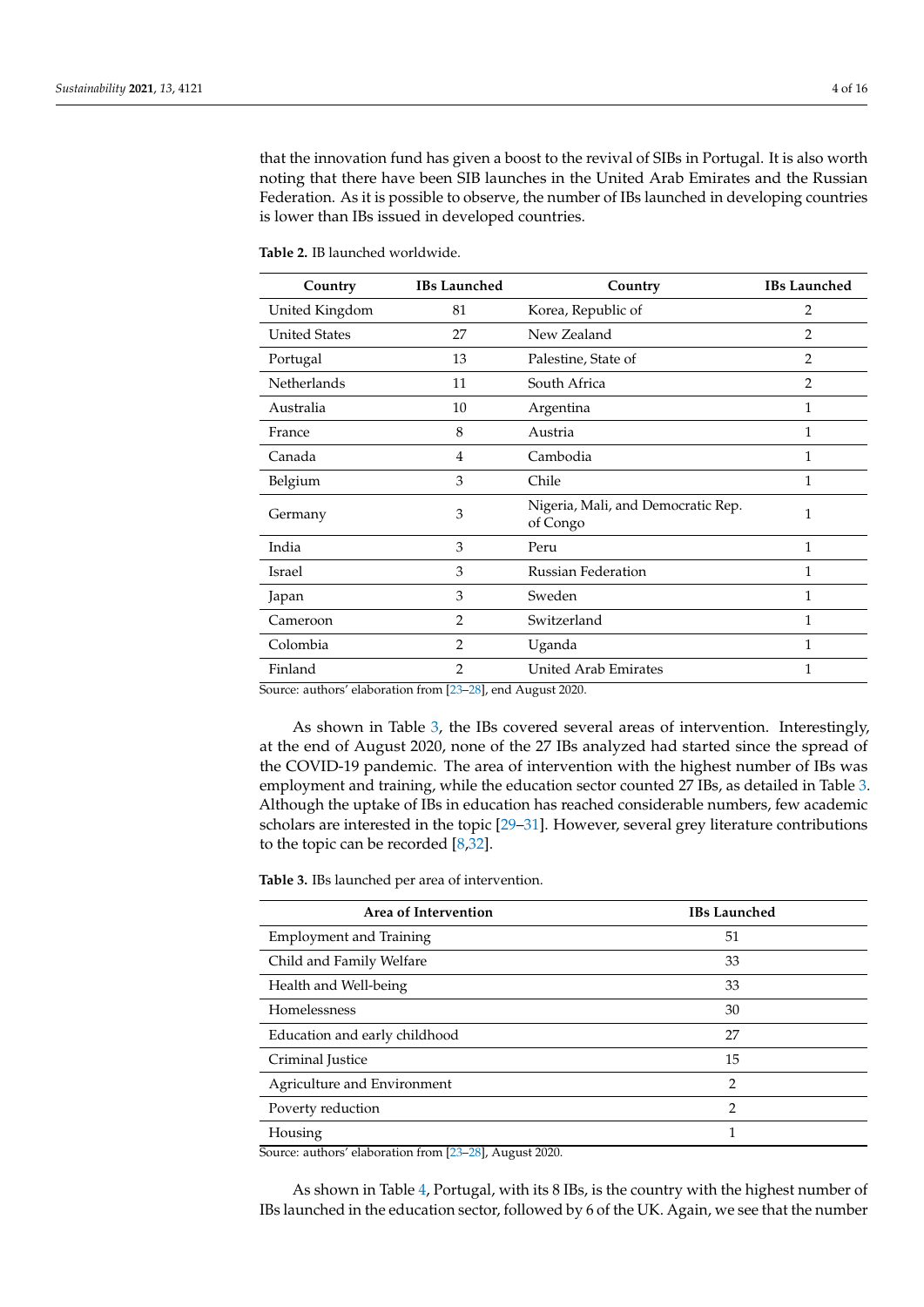of IBs launched in the education sector is low in developing countries. While regarding the duration, as shown in Table [4,](#page-4-1) there are IBs with duration ranging from 1.8 years (Academia de Código Júnior Lisbon, Portugal) to 8 years (Aluma Social Impact Bond, Israel).

**Table 4.** IBs launched in education sector worldwide per country, year, and duration.

<span id="page-4-1"></span>

| <b>IBs per Country</b>    |                     |      | <b>IBs</b> per Year | <b>IBs</b> per Duration |                     |
|---------------------------|---------------------|------|---------------------|-------------------------|---------------------|
| Country                   | <b>IBs Launched</b> | Year | <b>IBs Launched</b> | <b>Duration</b> (Years) | <b>IBs Launched</b> |
| Portugal                  | 8                   | 2013 |                     | 1.8                     |                     |
| UK                        |                     | 2014 |                     |                         |                     |
| <b>USA</b>                |                     | 2015 |                     | 2.4                     |                     |
| India                     |                     | 2016 |                     |                         |                     |
| Israel                    |                     | 2017 |                     | 3.3                     |                     |
| Germany                   |                     | 2018 |                     | 4                       |                     |
| <b>Russian Federation</b> |                     | 2019 |                     |                         |                     |
| South Korea               |                     |      |                     | 5.5                     |                     |
| Sweden                    |                     |      |                     |                         |                     |
| France                    |                     |      |                     |                         |                     |
| Chile                     |                     |      |                     |                         |                     |
| Canada                    |                     |      |                     |                         |                     |

Source: authors' elaboration from [\[23](#page-13-17)[–28\]](#page-13-18), August 2020.

# <span id="page-4-0"></span>**3. Approach and Method**

The theme of the "educational poverty" is mostly debated, from several different points of view and this topic is currently under scrutiny due to the negative forecasts related to the effects of COVID. These effects seem to widen inequalities, with the most negative consequences being for children and young people. In this regard, it is worth underlining that, at the time of writing, the world is still experiencing the COVID-19 pandemic, and the economic and social consequences have been onerous even for the most advanced economies.

Some research has pointed out that the impact of COVID-19 on global poverty is and will continue to be severe [\[33\]](#page-13-22), presenting a crucial challenge to the SDGs of the agenda 2030. According to Sumner et al. [\[33\]](#page-13-22), global poverty could increase for the first time since 1990 and the number of people living in poverty could also increase under an extreme scenario, by 420–580 million, relative to the latest official dates for 2018. In addition, if inequality could also spread COVID-19 [\[34\]](#page-13-23), it is true that COVID-19 could also spread inequality worldwide, especially regarding child poverty.

These considerations underline the relevance and urgency of further analytical efforts in this field, in theory and practice. It is worth noting that most of the existing studies that focus on educational poverty (and on instruments to tackle this problem) almost always use macroeconomic approaches.

Instead, for the first time, as far as we know, this work explores whether and how innovative financial models—related to impact investing industry (and movement)—can contribute to funding and improving education outcomes, with a focus on their potential in the post-COVID-19 world, in an innovative manner. Our study proposes an exploratory analysis that uses social science approaches and tools to contribute in building the foundations for an alternative paradigm (to the mainstream) in finance disciplines. For several years, and especially after the 2007 crisis, many scholars have proposed alternative views to a mainstream paradigm. In particular, some scholars have called for a "finance reconsidered", from an epistemological, ontological, and methodological perspective [\[35](#page-14-0)[–38\]](#page-14-1). In particular, Lagoarde-Segot [\[36\]](#page-14-2), Rania et al. [\[39\]](#page-14-3), and Trotta [\[40\]](#page-14-4) pointed out the linkages between impact investing and new foundations for a new theory of finance.

In this vein and by accepting the claims posed by scholars about innovative and alternative financial approaches, we adopted a qualitative approach by performing multiple case studies of four IBs.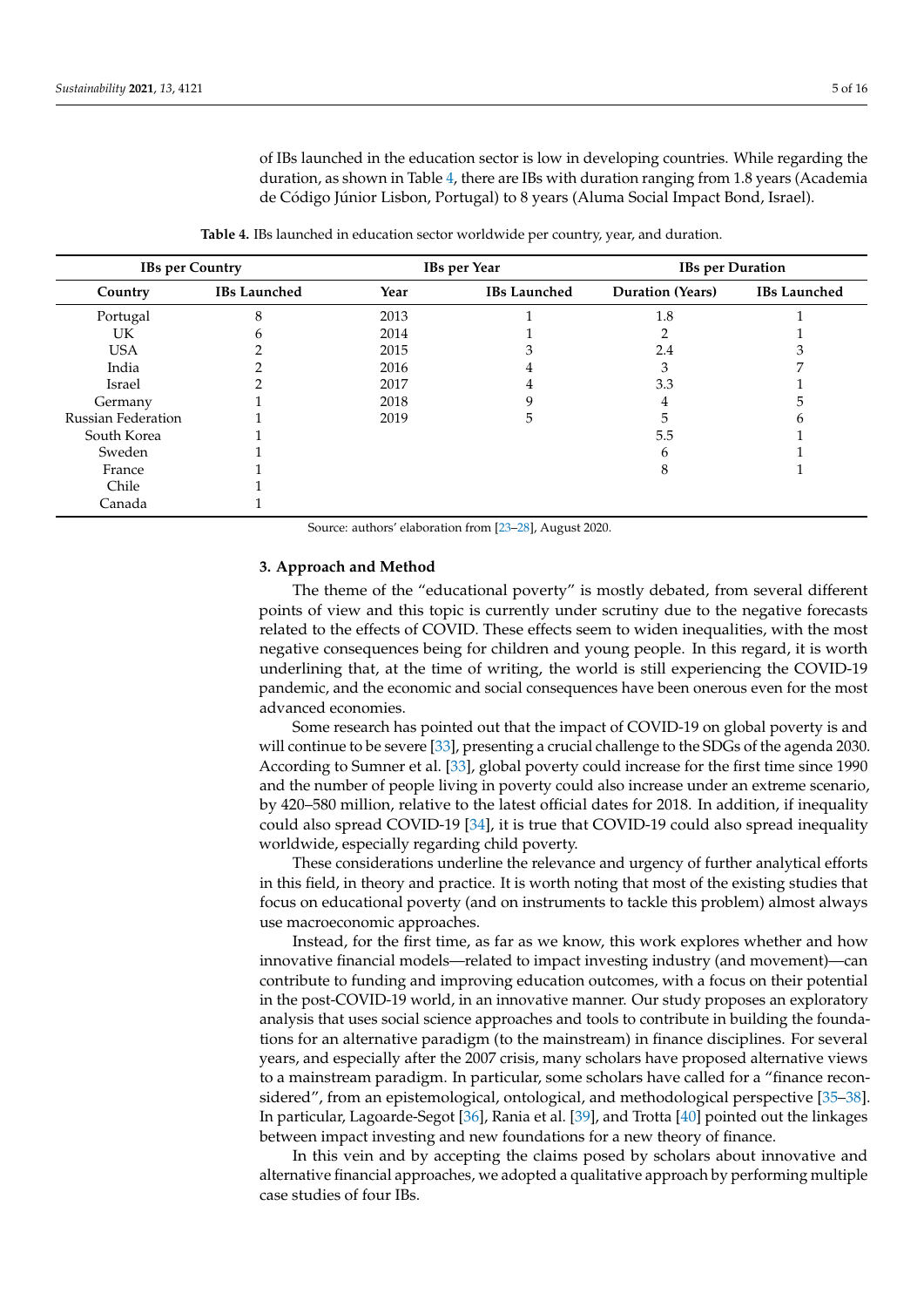The empirical material was collected using a case study analysis method (typical of social science studies), with the aim to explore whether and how IBs can contribute to funding and improving education outcomes, with a focus on their potentials in the post-COVID world. Our pilot work is based on an in-depth investigation of 4 SIB and DIB models, scrutinized on the basis of the following key dimensions: (i) partnerships and contractual arrangements; (ii) financial terms; and (iii) measurement and impact.

The case study method is very useful when research requires answering questions such as "how" and "why" [\[41\]](#page-14-5). In addition, it is very well-suited to generating insights that may elaborate new theories  $[42,43]$  $[42,43]$ , especially in the case in which knowledge is still fragmented. However, the richness and value of our case description and analysis contribute to increasing the body of knowledge. We performed a case study analysis by following a protocol that ensured the rigor of a qualitative analysis and allowed us to obtain sufficient and update data (especially public data) to support our research, based on the grounded theory procedures and techniques. Concerning the SIBs, it is worth noting that the availability and use of public data is a considerable issue. Publicly available data are useful in order to both improve scalability of similar approaches worldwide and support research and policy recommendations.

Moreover, publicly available data support the fundamental principles of transparency and accountability, which are related to one of the pillars (measurability) of impact investing. Furthermore, the resource selection process included documents originating from various stakeholders (investors, evaluators, commissioners/payers, and intermediaries) and publicly available data retrieved from online databases to illuminate with multiple perspectives the analysis of the cases.

Several scholars agree on the usefulness of case studies in the context of large challenges such as sustainability-related problems [\[44](#page-14-8)[,45\]](#page-14-9). In this light, the case study approach represents a suitable way to perform inductive analysis needed in grounded theory methodology [\[43\]](#page-14-7), especially in nascent or unexplored phenomena. In addition, in the field of impact bond research, several studies put in evidence of the need to increase empirical studies [\[46–](#page-14-10)[48\]](#page-14-11) to contribute to building up knowledge for such instruments, which are still in an infant stage. The number of cases is coherent with the accepted limit for meaningful case study research as postulated by Yin [\[49\]](#page-14-12) and Eisenhardt [\[50\]](#page-14-13). Each selected case is extreme or unique [\[41\]](#page-14-5), being a 'revelatory' one, which offers the possibility to observe and analyze a phenomenon previously unknown or inaccessible. The analyzed dimensions are compatible with the main results of literature reviews of SIBs [\[40,](#page-14-4)[51\]](#page-14-14), and they are clearly conceptualized, described, and applied in our previous research on SIBs [\[9](#page-13-3)[,10\]](#page-13-4).

### <span id="page-5-0"></span>**4. Case Studies of Impact Bonds in the Education Sector**

This section presents four case studies of IBs: 1 DIB (Educate Girls) and 3 SIB launched in different geographical areas around the world. The Utah High-Quality Preschool Program launched in the USA in 2013, Educate Girls launched in India in 2015, ARTICLE 1 launched in France in 2018, and the Education Improvement Project in the Republic of Sakha (Yakutia) launched in the Russian Federation in 2019. As of the date of 1 March 2021, only Educate Girls provided final results. An overview of the selected cases is reported in Table [5.](#page-6-0)

### *4.1. Utah High-Quality Preschool Program*

The Utah High-Quality Preschool Program (henceforth UHQPP IB) was launched in the USA in 2013 [\[26](#page-13-24)[,52](#page-14-15)[–54\]](#page-14-16). The program seeks to provide pre-school education for low-income children aged 3 and 4 years old [\[53](#page-14-17)[,55\]](#page-14-18). It is the first Pay for Success program launched worldwide on education [\[52](#page-14-15)[,53](#page-14-17)[,55\]](#page-14-18).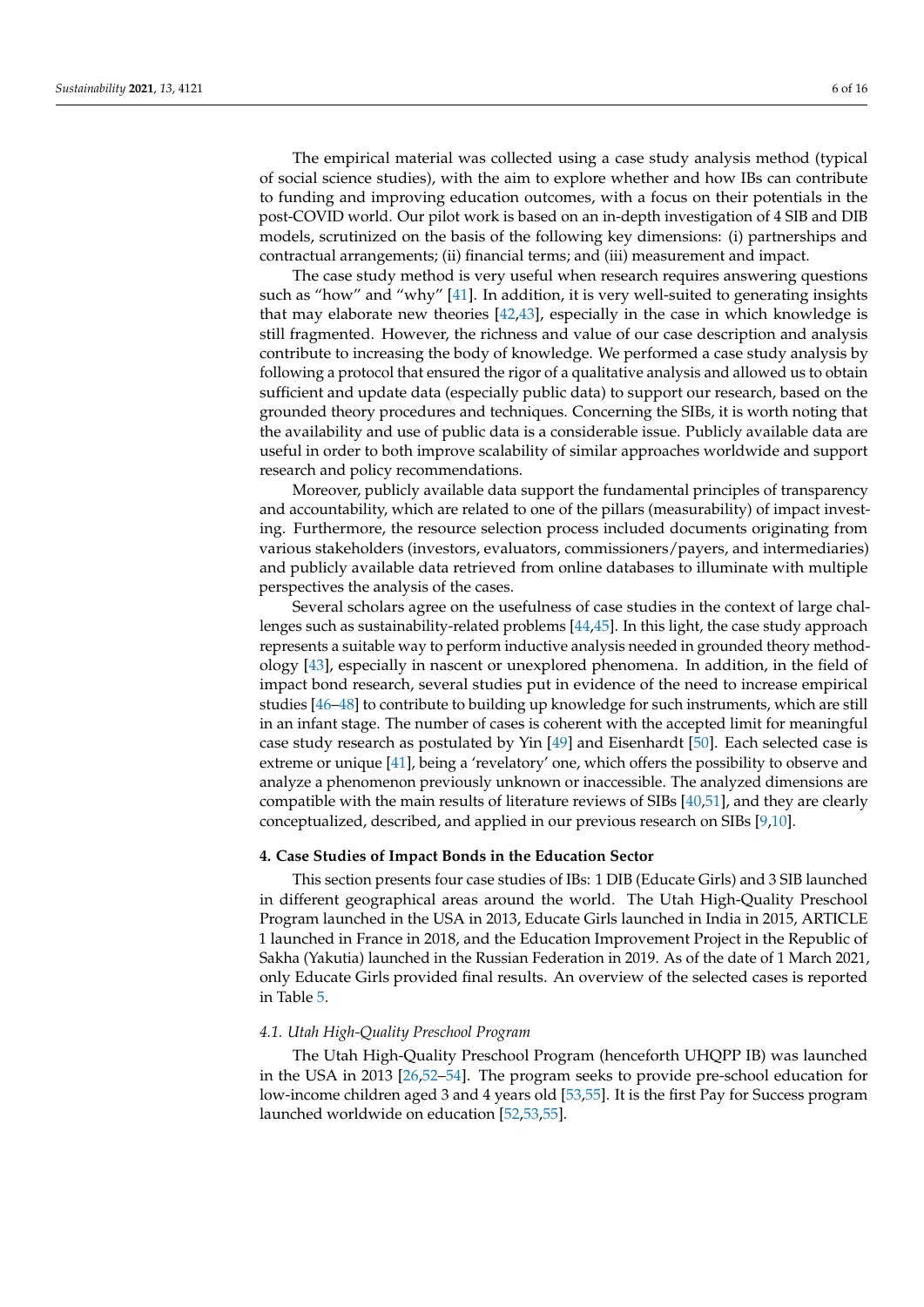<span id="page-6-0"></span>

| <b>IB</b> Name                                                                   | Country               | Duration<br>Year of<br>Launch<br>(Years) |                | <b>IB</b> Description                                                                                                                                                  | <b>IB Distinctive Elements</b>                                                                                                        |  |
|----------------------------------------------------------------------------------|-----------------------|------------------------------------------|----------------|------------------------------------------------------------------------------------------------------------------------------------------------------------------------|---------------------------------------------------------------------------------------------------------------------------------------|--|
| Utah High-Quality<br>Preschool Program                                           | <b>USA</b>            | 2013                                     | $\overline{4}$ | The program seeks to provide<br>pre-school education for<br>low-income children aged 3 and<br>4 years.                                                                 | The first Pay for Success<br>program launched<br>worldwide on education.                                                              |  |
| Educate Girls                                                                    | India                 | 2015                                     | 3              | The program aims to increase the<br>enrolment rate of girls, as well as<br>to improve the learning of boys<br>and girls in the rural area of<br>Bhilwara in Rajasthan. | The first DIB to be launched<br>in a developing country on<br>education sector and the<br>first to surpasses both target<br>outcomes. |  |
| <b>ARTICLE 1</b>                                                                 | France                | 2018                                     | 5              | The program supports the<br>agricultural training of students<br>before and after the Baccalauréat<br>in the Hauts de France and<br>Occitanie regions.                 | France's first SIB on<br>education and the first to<br>combine private and public<br>funds for payment in case of<br>success.         |  |
| Education<br><b>Improvement Project</b><br>in the Republic of<br>Sakha (Yakutia) | Russian<br>Federation | 2019                                     | 3              | The program improves<br>educational achievements of<br>students in the Republic of Sakha<br>(Yakutia).                                                                 | The first Russian Social<br>Impact Project and the first<br>on education to use also of<br>distance learning.                         |  |

#### **Table 5.** Case studies overview.

Source: Authors' elaboration from publicly available information.

# *4.2. Educate Girls*

Educate Girls (henceforth EG IB) was launched in 2015 in India [\[56\]](#page-14-19). The program target was to increase the enrolment rate of girls, as well as to improve the learning of boys and girls in rural areas of the state of Rajasthan [\[56,](#page-14-19)[57\]](#page-14-20). EG IB was the first IB to be launched in a developing country on education, and the first to surpass the expected target outcomes [\[57\]](#page-14-20). The program, started in 2015, was completed in 2018 [\[56,](#page-14-19)[57\]](#page-14-20).

## *4.3. ARTICLE 1*

ARTICLE 1 was launched in France in 2018 [\[25](#page-13-25)[,58\]](#page-14-21). The aim of the program is to support the agricultural training of students before and after the Baccalauréat in the Hauts de France and Occitanie regions [\[25\]](#page-13-25). The program was the first SIB on education to be launched in France [\[58\]](#page-14-21).

# *4.4. Education Improvement Project in the Republic of Sakha (Yakutia)*

Education Improvement Project (hereinafter EIP Yakutia IB) in the Republic of Sakha (Yakutia) was launched in the Russian Federation in 2019 [\[59–](#page-14-22)[61\]](#page-14-23). The program aims to improve educational achievements of students in the Republic of Sakha (Yakutia) [\[59](#page-14-22)[–61\]](#page-14-23). It is the first Russian social impact project [\[60](#page-14-24)[–62\]](#page-15-0) and the first on education to also use distance-learning [\[60\]](#page-14-24).

# *4.5. Partnerships and Contractual Arrangements*

The UHQPP impact bond includes among the outcome payers for a non-profit organization (United Way of Salt Lake), which also acts as intermediary in the IB. Of particular importance is the presence of a bank of international significance (Goldman Sachs) as a senior investor, while the J.B. and M.K. Pritzker Family Foundation provided a subordinated investment. Moreover, it is possible to observe six service providers, including three social enterprises and three public schools.

With regard to EG impact bond, similarly to other IBs issued in the developing world have an outcome payer as a socially oriented organization (Children's Investment Fund Foundation) and not a public body. As regard the investors, it is important to note the presence of an impact-focused Foundation, UBS Optimus Foundation.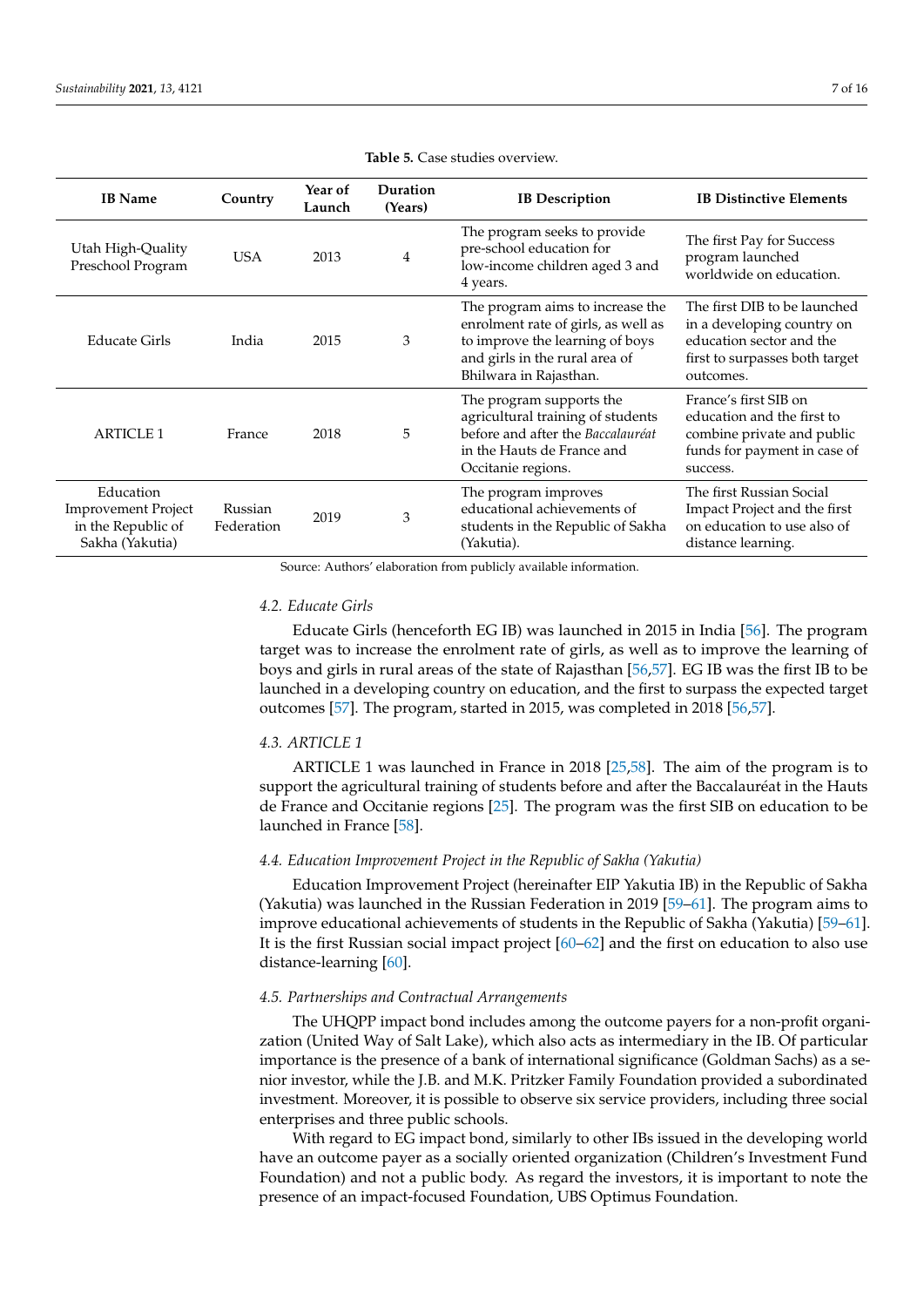As for ARTICLE 1, it should be noted that three out of four payers of results are central public authorities, while the remaining is a foundation having the main mission directed to the improvement of IBs. Among the investors, there is the presence of the Bank BNP Paribas and Caisse des Dépôts and Fonds Européen d'Investissement. Moreover, in this IB, there is only one service provider (Article 1).

Finally, in the EIP Yakutia IB, the outcome payer is a local authority, while the investor is a public development institution (the Far East and Baikal Region Development Fund). The service provider is a Russian public university (Higher School of Economics National Research University).

In summary, the presence of both central authorities and mainstream financial actors, such as Goldman Sachs and BNP, as investors in the IBs, should be highlighted. As for the service provider, there are several service providers involved in the American SIB (Granite School District, Park City School District, Guadalupe School, Lit'l Scholars, Smart Kids, and YMCA). In contrast, we only found one service provider involved in the Indian DIB (Educate Girls), the French SIB (Article 1), and the Russian SIB (Higher School of Economics National Research University). Finally, concerning contractual structure, we classified IB according to the categories identified by Goodall [\[63\]](#page-15-1). These structures can be defined as (i) managed where the delivery contract is stipulated between the service provider and outcome payers; (ii) direct where the delivery contract is stipulated between the prime contractor (usually the intermediary) and the outcome payers; and (iii) intermediated where the delivery contract is stipulated between the special purpose vehicle and outcome payers). In particular, both the American SIB and Indian DIB have a managed structure. In contrast, the Russian SIB has an intermediated structure, and the French SIB has a direct structure. Table [6](#page-7-0) shows the partnerships and contractual arrangements.

<span id="page-7-0"></span>

| <b>IB</b> Name                                                            | <b>Outcome Payers Type(s)</b>                                                                                                                                                                                                                                                | <b>IB Structure</b> | <b>Investors Type(s)</b>                                                                                                                                                        | <b>Service Providers</b>                                                                                               |
|---------------------------------------------------------------------------|------------------------------------------------------------------------------------------------------------------------------------------------------------------------------------------------------------------------------------------------------------------------------|---------------------|---------------------------------------------------------------------------------------------------------------------------------------------------------------------------------|------------------------------------------------------------------------------------------------------------------------|
| Utah High-Quality<br>Preschool Program                                    | United Way of Salt Lake<br>(Non-profit organization),<br>Salt Lake County<br>(Local public authority)<br>(cohort 1)/and State of Utah<br>(Central public authority)<br>$(cohorts 2-5)$                                                                                       | Managed             | Goldman Sachs (Bank),<br>and J.B. and M.K.<br>Pritzker Family<br>Foundation<br>(Foundation)                                                                                     | Granite School District,<br>Park City School<br>District, Guadalupe<br>School, Lit'l Scholars,<br>Smart Kids, and YMCA |
| <b>Educate Girls</b>                                                      | Children's Investment Fund<br>Foundation (Foundation)                                                                                                                                                                                                                        | Managed             | <b>UBS</b> Optimus<br>Foundation<br>(Foundation)                                                                                                                                | <b>Educate Girls</b>                                                                                                   |
| <b>ARTICLE 1</b>                                                          | Ministère de l'Agriculture et<br>de l'Alimentation (Central<br>public authority), Ministère<br>de la Transition Ecologique<br>et Solidaire (Central public<br>authority), Ministère de<br>l'Economie et des Finances<br>(Central public authority),<br>Fonds B. (Foundation) | Direct              | Caisse des Dépôts<br>(public financial<br>institution),<br>BNP Paribas (Bank),<br>and Fonds Européen<br>d'Investissement (FEI)<br>(Intergovernmental<br>Financial Institutions) | Article 1                                                                                                              |
| Education<br>Improvement Project in<br>the Republic of Sakha<br>(Yakutia) | Ministry of Education and<br>Science of the Republic of<br>Sakha (Yakutia) (Local public<br>authority)                                                                                                                                                                       | Intermediated       | The Far East and Baikal<br>Region Development<br>Fund<br>(Development bank)                                                                                                     | Higher School of<br><b>Economics National</b><br>Research University                                                   |

**Table 6.** Partnerships and contractual arrangements.

Source: Authors' elaboration from [\[23,](#page-13-17)[25,](#page-13-25)[26,](#page-13-24)[52,](#page-14-15)[54–](#page-14-16)[56,](#page-14-19)[58–](#page-14-21)[61,](#page-14-23)[64](#page-15-2)[,65\]](#page-15-3).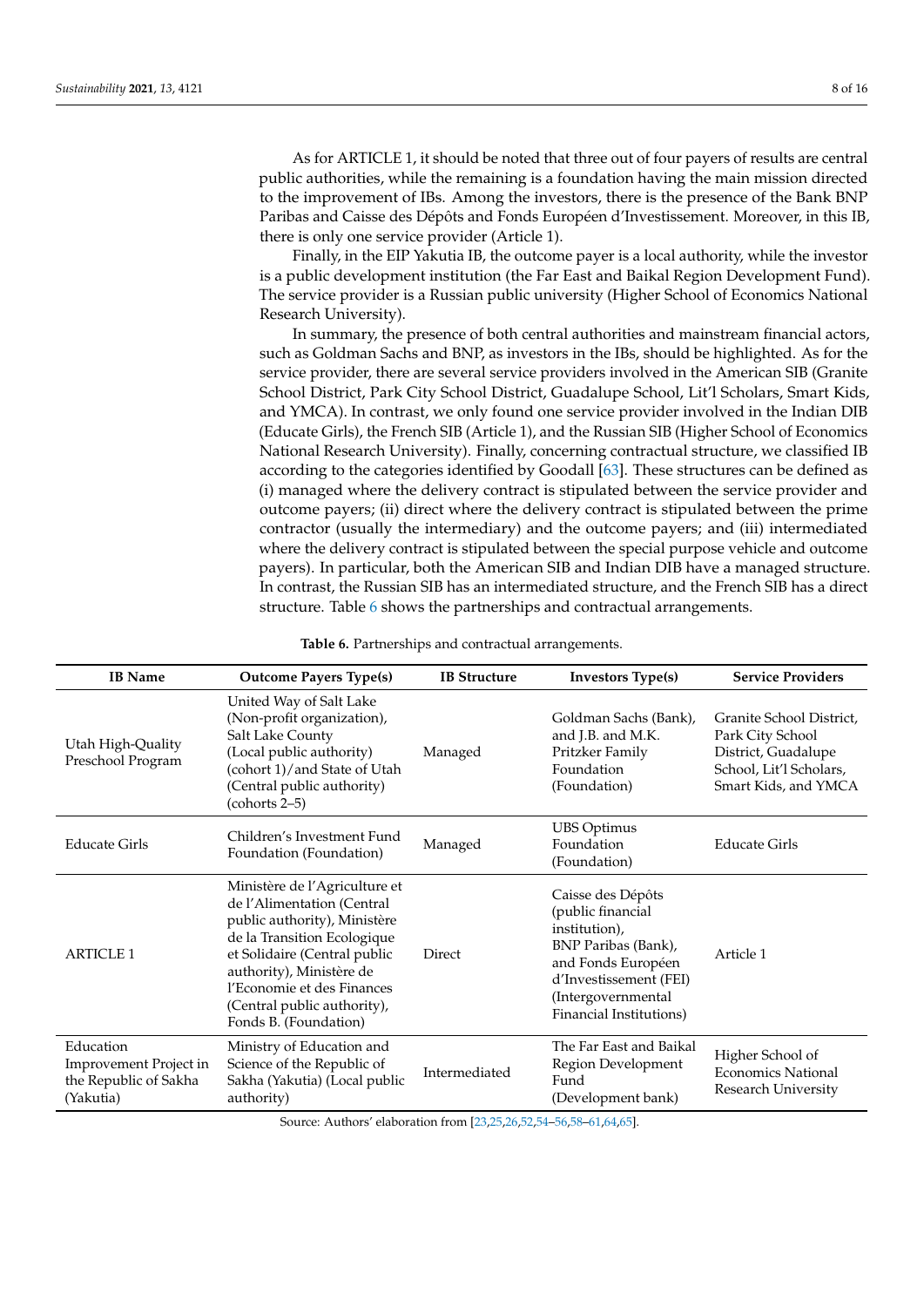### *4.6. Financial Terms*

With reference to the financial terms, we expressed the amounts of capital raised, max outcome payment, and expected financial returns by using euro currency as at the exchange rate as at 14 November 2020.

Concerning UHQPP IB, there is a significant capital raised ( $\epsilon$ 5,712,269.00) over a period of 4 years, with a return of 5% p.a. Goldman Sachs invested most of the capital  $(\text{\textsterling}3,770,100.00)$  as a senior investor and the remainder  $(\text{\textsterling}1,942,169.00)$  derived from J.B. and M.K. Pritzker Family Foundation as a subordinate investor.

As regard EG IB, the UBS Optimus Foundation invested  $\epsilon$ 228,129.00 for a duration of 3 years. Of particular interest is the return provided to investors (15% of the investment).

In ARTICLE 1 IB, there is an investment of  $\varepsilon$ 870,000.00 with a duration of 5 years and a yield of 3% while in EIP Yakutia IB, in the Far East, and Baikal Region Development Fund, which is owned by the Russian Development Bank (VEB.RF) and for 3 years has invested €655,826.00.

In summary, note that where banks are present as investors (American and French IBs) the duration is longer, with the low market rate return, while those with lower investment (Russian and Indian) with different categories of impact founders, the duration is of three years. Regarding the DIB (educate girls), the investor is a foundation. Table [7](#page-8-0) shows the financial terms.

<span id="page-8-0"></span>

| <b>IB</b> Name                                                               | Amount of<br>Capital Raised* | Duration<br>(Years) | <b>Max Outcome</b><br>Payment* | Expected<br>Financial<br>Return | <b>Investor Name</b>                                                                         | Presence of<br>Guarantee |
|------------------------------------------------------------------------------|------------------------------|---------------------|--------------------------------|---------------------------------|----------------------------------------------------------------------------------------------|--------------------------|
| Utah<br>High-Quality<br>Preschool<br>Program                                 | €5,712,269.00                | 4                   | 7,304,358.00                   | Interest rate of<br>$5.0\%$     | Goldman Sachs and<br>J.B. and M.K. Pritzker<br>Family Foundation                             | None                     |
| <b>Educate Girls</b>                                                         | €228,129.00                  | 3                   | €356,557.00                    | <b>IRR 15%</b>                  | <b>UBS Optimus</b><br>Foundation                                                             | None                     |
| <b>ARTICLE 1</b>                                                             | €870,000.00                  | 5                   | €1,000,000.00                  | <b>IRR 3%</b>                   | Caisse des Dépôts,<br><b>BNP</b> Paribas and<br>Fonds Européen<br>d'Investissement<br>(FEI). | None                     |
| Education<br>Improvement<br>Project in the<br>Republic of<br>Sakha (Yakutia) | €655,826.00                  | 3                   | N/A                            | N/A                             | The Far East and<br><b>Baikal Region</b><br>Development Fund                                 | None                     |

**Table 7.** Financial terms.

(\*) All the amounts expressed in the table are indicated in euros (exchange rates of 14 November 2020). Source: Authors' elaboration from [\[25,](#page-13-25)[52,](#page-14-15)[54–](#page-14-16)[61,](#page-14-23)[64,](#page-15-2)[65\]](#page-15-3).

## *4.7. Impact Measurement and Evaluation*

In the UHQPP IB, it can be observed that the program involves as many as 3500 children in sensitive age groups (3 to 4 years old), who are living in a low-income environment. The metrics of the program are clearly designed and a research institute (Utah State University's Early Intervention Research Institute) will evaluate the result of the program.

In the EG IB, the program involved not only the enrolment of girls in accessing education (which remains a central issue in India) but also improving the learning of boys and girls. Moreover, in EG IB, as in the previous IB, the metrics are clearly designed. The method used for the measurement is the randomized controlled trial (RCT).

In ARTICLE 1 IB, the intervention concerns the support to the agricultural training of 1000 students in the Hauts de France and Occitania. The metrics, unlike the other IBs, are multiple.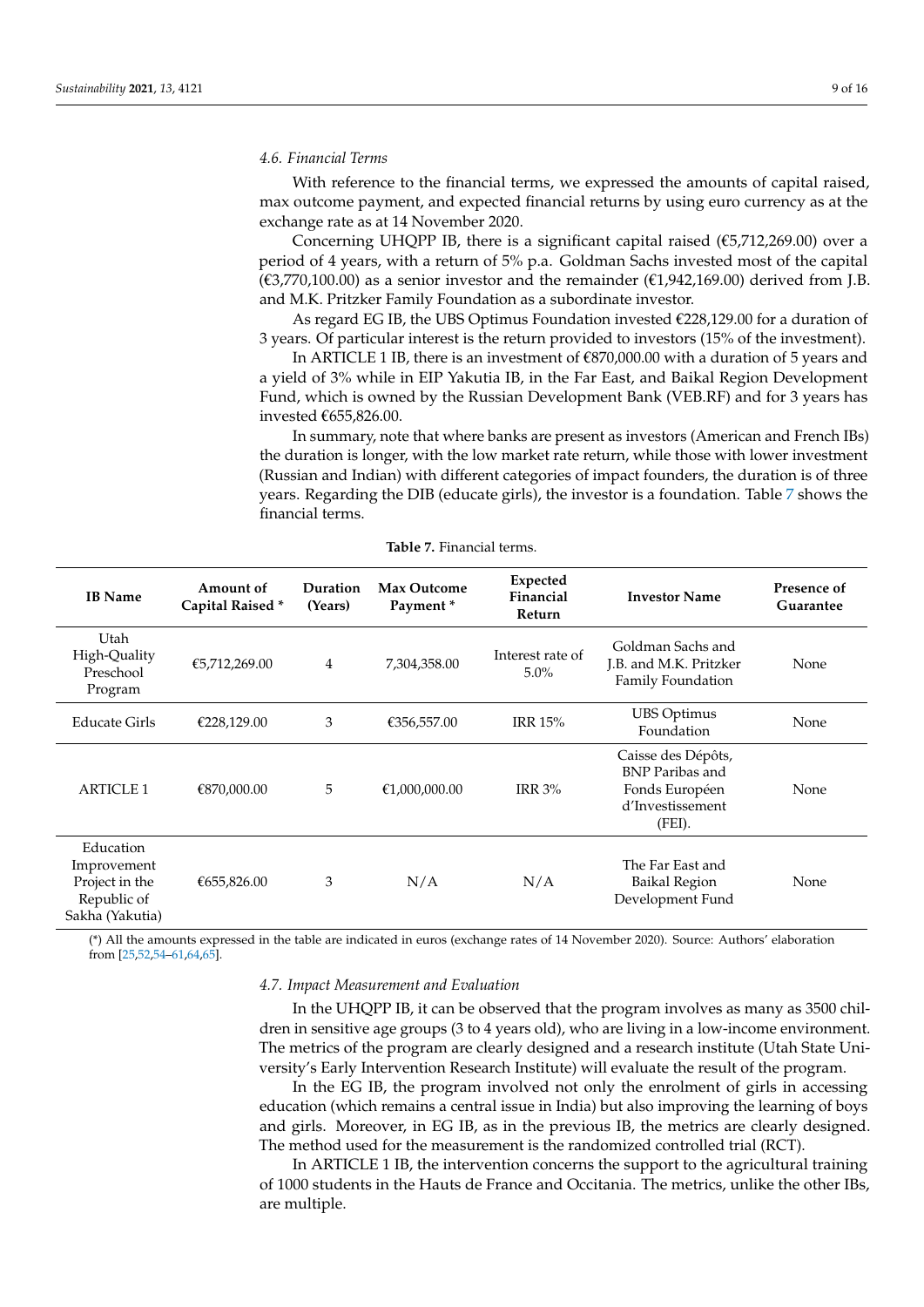Finally, in EIP Yakutia IB, the program aims to improve educational achievements for 5000 schoolchildren with the use of distance-learning, given the presence of many sparsely populated and difficult to reach settlements and small schools.

In summary, with regard to the target population, a relevant number of beneficiaries are recorded in American, Indian, and Russian IBs. The IBs examined use different metrics to achieve both the results set by the program and, therefore, the SDG 4 (in particular target 4.5).

Finally, it is useful to underline how IBs (launched in developed countries) use validated administrative data as the measurement method, and only the one launched in a developing country (EG IB) used the RCT. Table [8](#page-9-0) shows the impact measurement and evaluation details.

<span id="page-9-0"></span>

| <b>IB</b> Name                                                                   | <b>Target</b><br>Population | Specific Area of<br>Intervention                                                               | <b>Outcome Metrics</b>                                                                                                                                                                                                                                                                                                                                                                                                                                                   | Impact<br>Measurement<br>Method<br>(Independent<br>Evaluator in<br>Parentheses)                                                              | Compliance of<br><b>Outcome Metrics</b><br>with SDG 4<br>(Target 4.5) |
|----------------------------------------------------------------------------------|-----------------------------|------------------------------------------------------------------------------------------------|--------------------------------------------------------------------------------------------------------------------------------------------------------------------------------------------------------------------------------------------------------------------------------------------------------------------------------------------------------------------------------------------------------------------------------------------------------------------------|----------------------------------------------------------------------------------------------------------------------------------------------|-----------------------------------------------------------------------|
| Utah High-Quality<br>Preschool Program                                           | 3500<br>children            | Ensure pre-school<br>education for<br>low-income children<br>aged 3 and 4 years.               | Decrease in terms of a<br>child's use of special<br>education and remedial<br>services each year between<br>kindergarten and grade 6.                                                                                                                                                                                                                                                                                                                                    | Historical<br>comparison and<br>validated<br>administrative data<br>(Utah State<br>University's Early<br>Intervention<br>Research Institute) | Outcome metrics<br>compliant with SDG<br>4 (target 4.5)               |
| <b>Educate Girls</b>                                                             | 7318<br>students            | Increase the<br>enrolment rate of<br>girls, and improve<br>the learning for boys<br>and girls. | Increase in enrolment and<br>improve school learning.                                                                                                                                                                                                                                                                                                                                                                                                                    | Randomised<br>Controlled Trial<br>(RCT) (IDinsight)                                                                                          | Outcome metrics<br>compliant with SDG<br>4 (target 4.5)               |
| <b>ARTICLE 1</b>                                                                 | 1000<br>students            | The reduction of the<br>school dropout rate.                                                   | Workshops deployment<br>indicator (at least 125<br>workshops organized<br>during the program);<br>school perseverance<br>indicator (+ 7 percentage<br>points compared to the<br>annual national reference<br>rate of willingness to<br>continue studying);<br>exam attendance indicator<br>$(+ 5$ percentage points<br>above the annual national<br>reference rate for<br>participation in the BTS<br>examination); and number<br>of mentors (At least 25 per<br>cohort) | Validated<br>administrative data<br>(Kimso)                                                                                                  | Outcome metrics<br>compliant with SDG<br>4 (target 4.5)               |
| Education<br><b>Improvement Project</b><br>in the Republic of<br>Sakha (Yakutia) | 5000<br>schoolchildren      | Improve educational<br>achievements<br>through the use also<br>of distance learning.           | Improve educational<br>achievements of students<br>by 10%.                                                                                                                                                                                                                                                                                                                                                                                                               | Validated<br>administrative data<br>(N/A)                                                                                                    | Outcome metrics<br>compliant with SDG<br>4 (target 4.5)               |

**Table 8.** Impact measurement and evaluation.

Source: Authors' elaboration from [\[23,](#page-13-17)[25,](#page-13-25)[26,](#page-13-24)[52,](#page-14-15)[54–](#page-14-16)[62,](#page-15-0)[64–](#page-15-2)[66\]](#page-15-4).

# *4.8. Early Empirical Evidence on the IBs' Achievement of Planned Targets*

Of the 4 IBs described above, two of them (ARTICLE 1 and EIP Yakutia IB) are currently in the implementation phase. As regards the remaining two IBs (EG IB and UHQPP IB), the first was successfully completed in 2018 [\[56,](#page-14-19)[57,](#page-14-20)[67,](#page-15-5)[68\]](#page-15-6), while the second scheduled a service delivery period of four years and a reimbursement and evaluation period of 12 years [\[65\]](#page-15-3). Specifically, EG IB increased the final enrolment goal to 116% and the final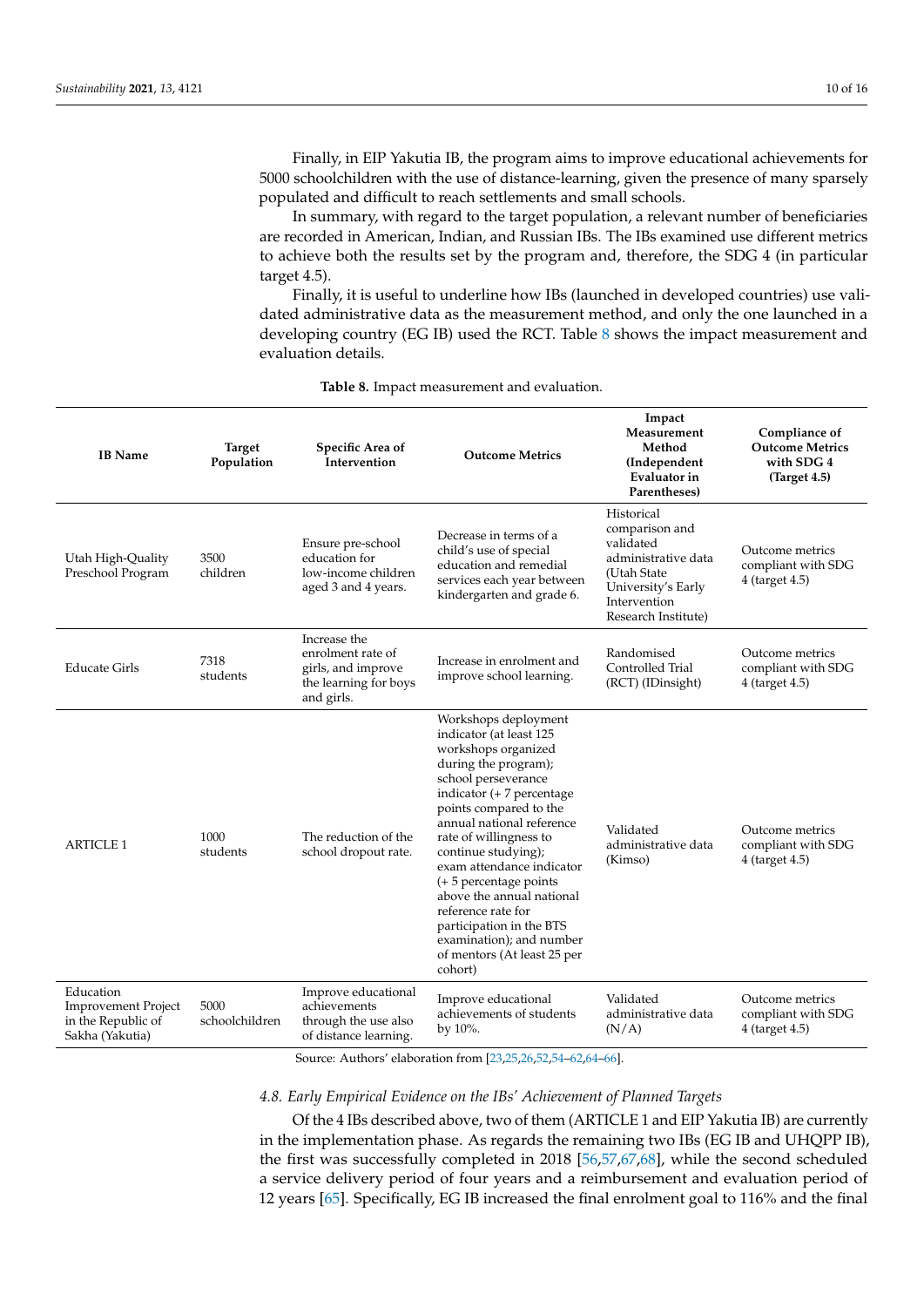learning goal to 160% [\[57\]](#page-14-20). This result allowed the UBS Optimus Foundation as an investor to realize a 15% internal rate of return in addition to its initial investment of \$270,000 [\[57\]](#page-14-20). Regarding the UHQPP IB, only the results of the first cohort are publicly known [\[69\]](#page-15-7). More specifically, the total savings in year 1 calculated for cohort 1 was \$281,550 [\[69\]](#page-15-7) and, of these savings, investors in the program received 95% of the total registered savings [\[69\]](#page-15-7).

### <span id="page-10-0"></span>**5. Discussion**

This section resumes the main findings of our paper derived from the four dimensions of analysis. In particular, the results provide several interesting insights useful to highlight a preliminary model of IBs in actively contributing education in a post-COVID-19 world.

The adoption of IB in the education sector presents a high potential for different reasons. First, it is interesting to note how IBs seems particularly suitable to address effectively measurable educational outcomes. More in detail, the adoption of measurable educational outcomes allows the attraction of the financial support for those interventions traditionally lacking in terms of public budget resources. Furthermore, the educational outcomes of IBs investigated result to be easily replicated for future applications of IBs in the mitigation of the emergent education challenges produced by the pandemic impact on society (i.e., technology divide, low access to school, and poor quality infrastructures). Furthermore, in terms of capacity to attract private capitals from our analysis emerges how IBs are particularly adapted to attract not only impact-oriented investors but also mainstream investors. Such a result implies two considerations. IBs in education sector offer to investors opportunities to scale evidence-based interventions, particularly adapt to mainstream investors, characterized by a low risk aversion. Furthermore, IBs can provide attractive and, in some case, market-rate financial returns. Moreover, for both the commissioners and investors, IBs, given their focus on outcomes, are suitable to achieve success by adopting a private management and accountable actions.

The same considerations have been evidenced from several contributions [\[57,](#page-14-20)[67](#page-15-5)[,68,](#page-15-6)[70,](#page-15-8)[71\]](#page-15-9) concerning the concluded IB Educate Girls. More in detail, such contributions put in evidence of how IBs represent an innovative tool suitable for: (i) performing an efficient delivery of education outcomes thanks to their "combined force of an ambitious outcome framework with independent evaluation mechanisms" [\[71\]](#page-15-9) (p. 5); (ii) advancing complementary funding mechanisms of education outcomes (useful to fill the enormous gap thanks to their natural attitude to attract new private capital); and (iii) increasing transparency around impact and cost of achieving education impact. However, [\[71\]](#page-15-9) put in evidence a series of suggestions for future IB design in education sector drowned from lessons learned in developing Educate Girls IB, useful to improve the efficiency of IBs in delivering education outcomes. The study underlines the importance of setting the outcome targets by considering the existing evaluation data as well as of enhancing that capacity building of the implementation partners to better understand the targets and evaluation methodologies. Simultaneously, the study observed how the sharing of detailed outcome evaluation data during the implementation process was useful to help partners better identify gaps and adapt their interventions. Finally, a consideration for a longer time horizon of 4–5 years for such education IBs is suggested, given that the impact is only visible in later years. For this reason, investors should consider in their risk evaluation such conditions.

IBs, therefore, can be considered as one of the most innovative financial partnerships to provide quality education [\[10,](#page-13-4)[72\]](#page-15-10). Furthermore, in line with recent studies [\[73\]](#page-15-11), partnerships represent viable solutions for the "new normal" of a post-COVID world, as they can promote the growth and development of a range of student skills, both in and out of school (with the support of technology). The results of this study not only are in line but also confirm what has been explored in recent publications [\[8](#page-13-2)[,73,](#page-15-11)[74\]](#page-15-12).

With regard to the potentials of IBs in the fight of education poverty, the nature of IBs as business models are evolving. It is thus possible to observe how they can highlight a transition from business models for sustainable innovation [\[75\]](#page-15-13), as initially conceived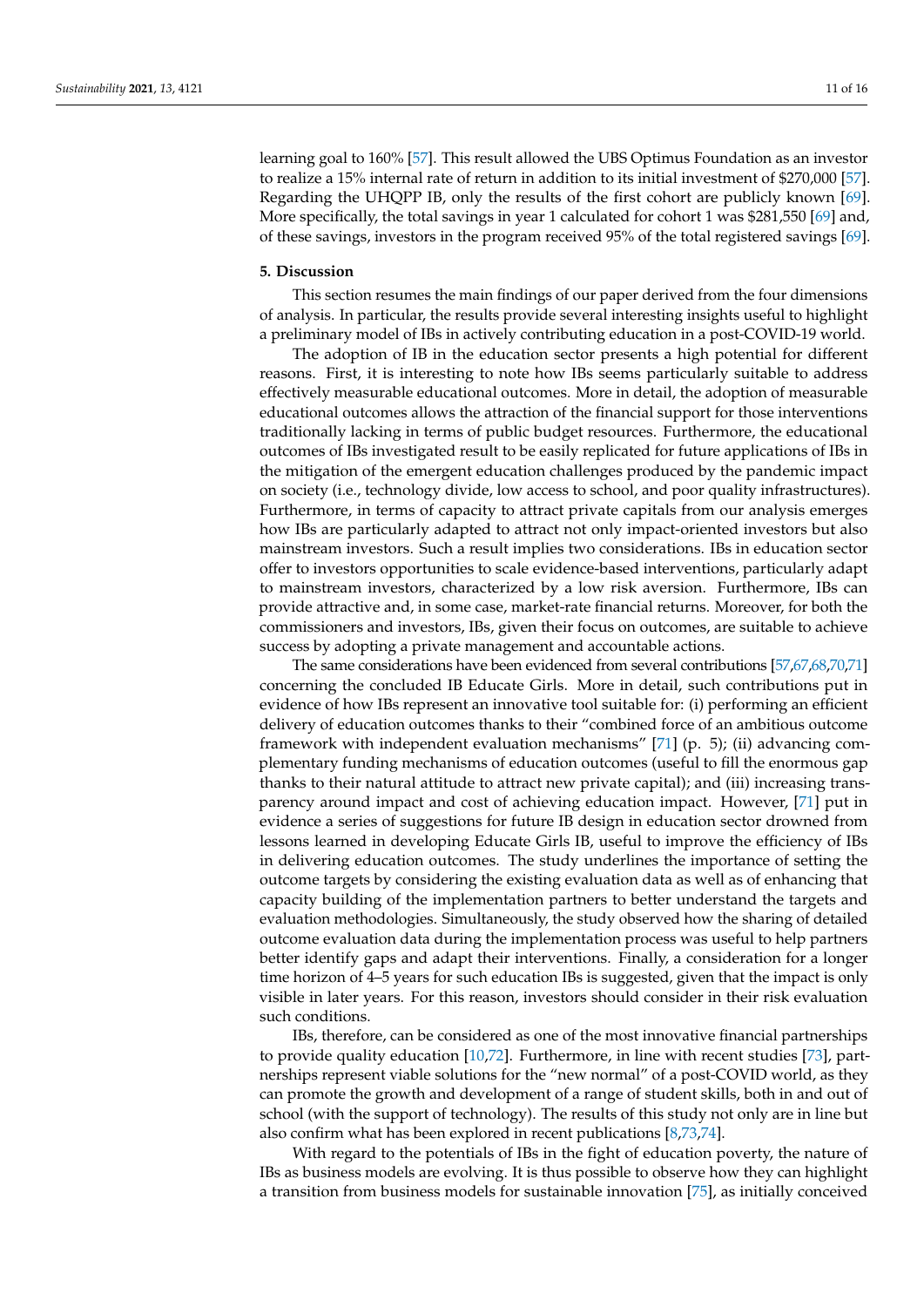before the agenda 2030, to business models adapted to address sustainability [\[9\]](#page-13-3) up to an emerging concept of IBs as business models for resilience [76]. [Suc](#page-15-14)h evolution is represented in Figure [2.](#page-11-1) sented in Figure 2.

<span id="page-11-1"></span>

**Figure 2.** The Evolution of Impact Bonds as business models. Source: Authors' elaboration from [9,75,76]. **Figure 2.** The Evolution of Impact Bonds as business models. Source: Authors' elaboration from [\[9,](#page-13-3)[75](#page-15-13)[,76\]](#page-15-14).

At the beginning of their introduction in social policy contexts, IBs were considered particularly adept at financing of interventions suitable to introducing new technologies and social practices that enabled societies to become more sustainable [\[77\]](#page-15-15). In a second stage, especially after the declaration of SDGs in the 2030 agenda, IBs were included among the emerging (within financial industry) business models for sustainability [\[9\]](#page-13-3), where their adoption aimed at solving social or environmental challenges and, simultaneously, creating positive effects for investors. As emerged in our analysis, the adoption of IBs in a post-COVID world could result particularly fitting in the education sector for two main reasons. First, the increase in educational challenges will face the same level (in a best scenario) of public financial resources dedicated to the education sector. For this reason, the role of IBs in attracting private capital for education outcomes could represent the primary alternative to the public budget for education sector. Second, IBs appear suitable to be adopted for interventions directed to the mitigation of the new education challenges derived from the pandemic. For these reasons, in a post-COVID world, IBs can be considered business models that fit particularly well in a time of crisis [\[78\]](#page-15-16), representing an essential tool for communities in the mitigation of negative impact produced by the pandemic [\[76\]](#page-15-14). In brief, from our analysis emerged a first empirical base regarding IBs in the education sector. Such results are useful for evaluating: (i) the potential of IBs as financing mechanisms adept at raising additional (to public spending) education financing; (ii) the efficiency of the use of financing for education through public–private financial partnerships; and (iii) the adoption of IBs in policies aimed at the enhancement of community resilience in the post-COVID era.

### <span id="page-11-0"></span>**6. Conclusions**

Our analysis focused on the application of IBs in the education sector. This work was conducted to understand whether, and how, IBs could bridge the gap in financing solutions for education outcomes, and if such innovative financial tools are suitable to reduce the negative impact of the pandemic in the education sector.

Using an explorative case study analysis of four SIBs, this research contributes to the theory and practice in several different ways. First, to the best of our knowledge, this paper is the first study to show that the IB business model seems to evolve. Our approach was derived from La Torre et al. [\[9\]](#page-13-3), who positioned the IB model under the lens of Business Model for Sustainability (BMfS).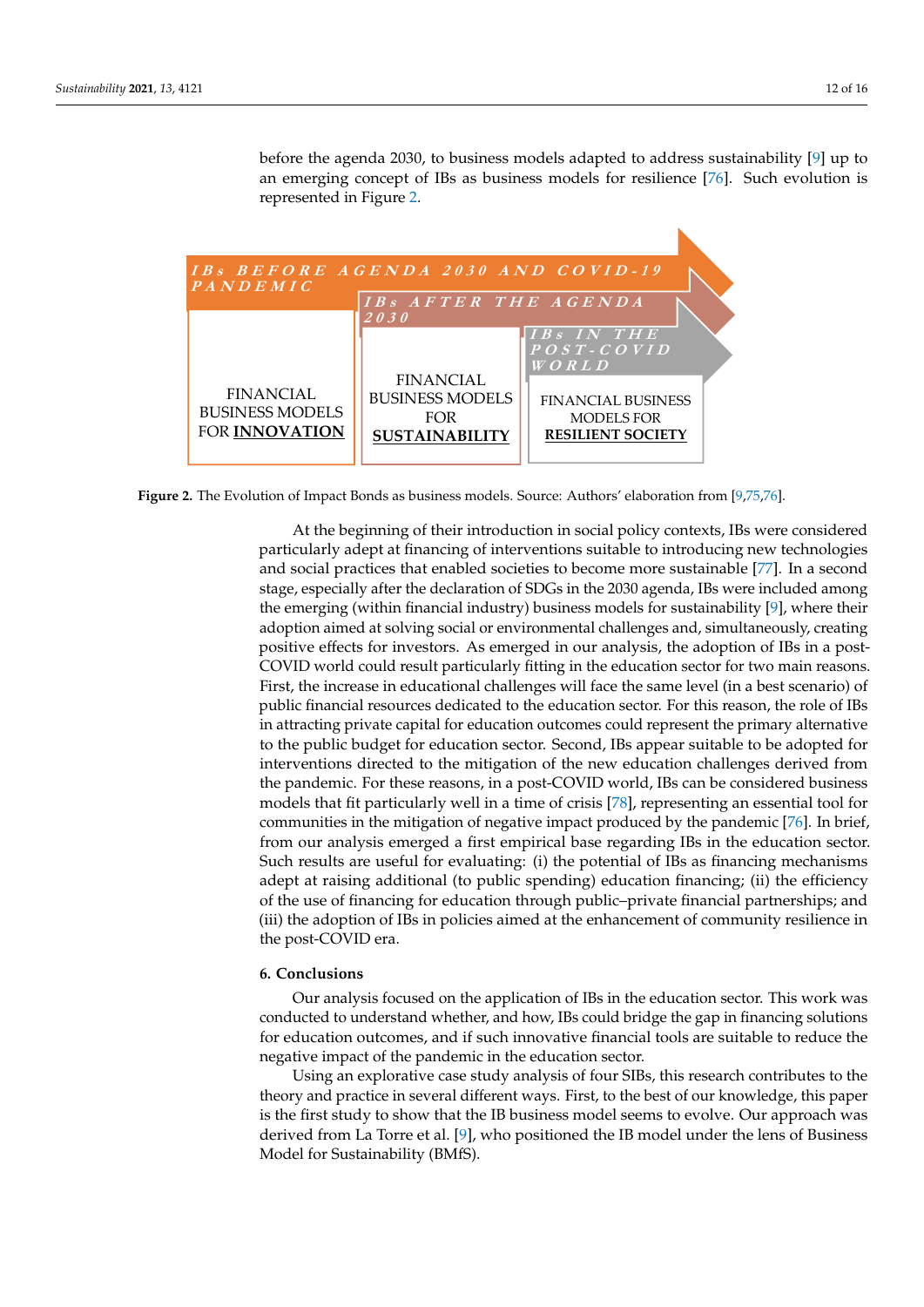Our analysis further highlighted how the concept of IB as a business model for resilience is emerging and proposes a preliminary conceptual model of IBs in actively contributing education in a post-COVID world.

From a more practical perspective, our findings are useful to policy-makers and practitioners involved in SIB design and implementation, specifically vis-à-vis how they suggest best practices for modelling prototypes in new geographical areas or launching more advanced IBs. Results offer several interesting insights and contribute to building up the knowledge about three key-areas of the IB structuring process: (1) partnerships and contractual arrangements, (2) financial terms, and (3) measurement and impact.

Although the findings are encouraging, there are a few limitations related to the explorative nature of the analysis that need to be considered. Future development of the research should consider the opportunity to enlarge IB samples and to include different types of business models, to arrive at a more general conclusion. Furthermore, future lines of research should include IB stakeholder perspectives derived by in-depth interviews or focus groups to identify key characteristics useful to improving the design as well as the adoption of Impact Bonds in the education sector. In addition, using the framework sketched in this paper, future research should expand the understanding of the relationship between partnerships, financial terms, and outcomes in order to better describe and understand the IB model as an innovative financial business model for a resilient society.

**Author Contributions:** Conceptualization: A.T. and A.R.; methodology: A.T.; writing—original draft preparation, A.T., A.R. and A.K.; writing—review and editing: A.T., A.R. and A.K.; supervision: A.R. and A.T.; A.K. conducted the formal analysis and provided valuable advice; A.R. discussed the results; A.K.: searched for data regarding the investigated SIBs. A.T. contributed to sections: 1, 3, and 6; A.R. contributed to the sections: 1, 2, 2.1, and 5; A.K. contributed to sub-section 2 (The Global IB Market), 4, 4.1, 4.2, 4.3, 4.4, 4.5, 4.6, 4.7, and 4.8. All authors have read and agreed to the published version of the manuscript.

Funding: This work was realized in the framework of the Project Social Impact Finance (SIF16\_00055): "An Italian platform for impact finance: financial models for social inclusion and sustainable welfare"(in collaboration with: Sapienza, University of Rome, Project Leader), funded by the Italian Ministry of University and Research (MUR), PNR (2015–2020), DD. 2153, 12.10.2016; DD. 1303, 30.05.2017.

**Institutional Review Board Statement:** Not applicable.

**Informed Consent Statement:** Not applicable.

**Data Availability Statement:** Data sharing not applicable.

**Acknowledgments:** The authors want to express sincere gratitude for the valuable comments and suggestions received by the discussant (Helen Chiappini) and participants of the Sustainable Investments and COVID-19 Pandemic: Challenges and Opportunities (19 November 2020. Virtual Conference Programme) for their inspiring contributions.

**Conflicts of Interest:** The authors declare no conflict of interest.

#### **References**

- <span id="page-12-0"></span>1. Bebbington, J.; Unerman, J. Achieving the United Nations sustainable development goals. *Account. Audit. Account. J.* **2018**, *31*, 2–24. [\[CrossRef\]](http://doi.org/10.1108/AAAJ-05-2017-2929)
- <span id="page-12-1"></span>2. Boeren, E. Understanding Sustainable Development Goal (SDG) 4 on "quality education" from micro, meso and macro perspectives. *Int. Rev. Educ.* **2019**, *65*, 277–294. [\[CrossRef\]](http://doi.org/10.1007/s11159-019-09772-7)
- <span id="page-12-2"></span>3. Unterhalter, E. The many meanings of quality education: Politics of targets and indicators in SDG 4. *Glob. Policy* **2019**, *10*, 39–51. [\[CrossRef\]](http://doi.org/10.1111/1758-5899.12591)
- <span id="page-12-3"></span>4. Thapa, A.; Panigrahi, J.; BenDavid-Hadar, I. Economics and finance of education: Review of developments, trends, and challenges. In *Annual Review of Comparative and International Education 2019*; Emerald Publishing Limited: Bingley, UK, 2020.
- <span id="page-12-4"></span>5. United Nations Educational, Scientific and Cultural Organization (UNESCO). Meeting Commitments: Are Countries on Track to Achieve SDG4? 2019. Available online: [https://reliefweb.int/sites/reliefweb.int/files/resources/UNESCO-2019-HLPF\\_UIS\\_](https://reliefweb.int/sites/reliefweb.int/files/resources/UNESCO-2019-HLPF_UIS_Meeting-EN-v7-web_aer.pdf) [Meeting-EN-v7-web\\_aer.pdf](https://reliefweb.int/sites/reliefweb.int/files/resources/UNESCO-2019-HLPF_UIS_Meeting-EN-v7-web_aer.pdf) (accessed on 4 November 2020).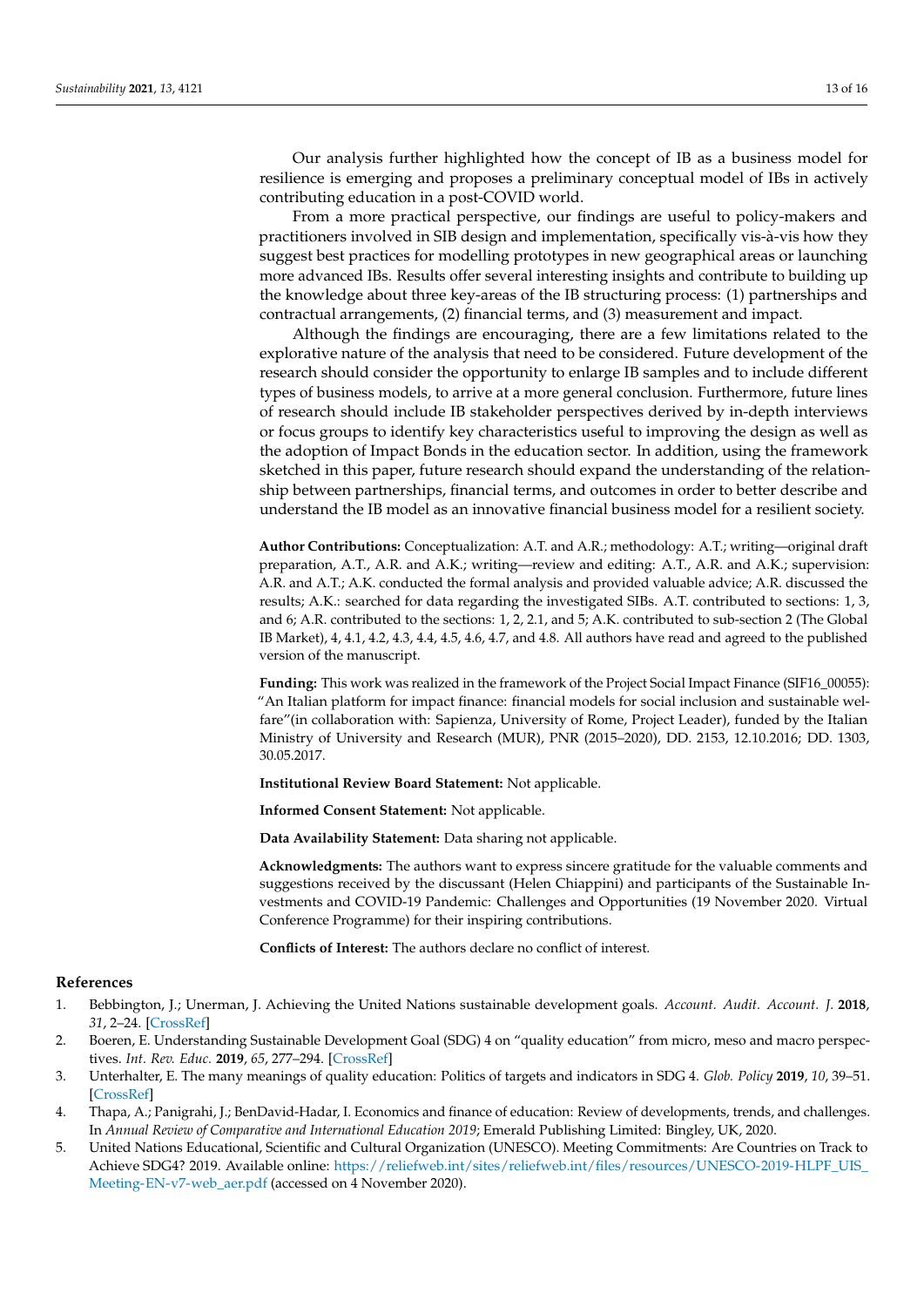- <span id="page-13-0"></span>6. United Nations Development Programme (UNDP). *COVID-19 and Human Development: Assessing the Crisis, Envisioning the Recovery. 2020 Human Development Perspectives*; UNDP: New York, NY, USA, 2020. Available online: [http://hdr.undp.org/en/](http://hdr.undp.org/en/hdp-covid) [hdp-covid](http://hdr.undp.org/en/hdp-covid) (accessed on 4 November 2020).
- <span id="page-13-1"></span>7. Maria, N.; Zaid, A.; Catrin, S.; Ahmed, K.; Ahmed, A.J.; Christos, I.; Maliha, A.; Riaz, A. The socio-economic implications of the coronavirus pandemic (COVID-19): A review. *Int. J. Surg.* **2020**, *78*, 185.
- <span id="page-13-2"></span>8. Brookings. Can Impact Bonds Help Solve the Global Education Crisis? 2020. Available online: [https://www.brookings.edu/](https://www.brookings.edu/podcast-episode/can-impact-bonds-help-solve-the-global-education-crisis/) [podcast-episode/can-impact-bonds-help-solve-the-global-education-crisis/](https://www.brookings.edu/podcast-episode/can-impact-bonds-help-solve-the-global-education-crisis/) (accessed on 10 November 2020).
- <span id="page-13-3"></span>9. La Torre, M.; Trotta, A.; Chiappini, H.; Rizzello, A. Business models for sustainable finance: The case study of social impact bonds. *Sustainability* **2019**, *11*, 1887. [\[CrossRef\]](http://doi.org/10.3390/su11071887)
- <span id="page-13-4"></span>10. Rizzello, A.; Kabli, A. Sustainable financial partnerships for the SDGs: The case of social impact bonds. *Sustainability* **2020**, *12*, 5362. [\[CrossRef\]](http://doi.org/10.3390/su12135362)
- <span id="page-13-5"></span>11. Gustafsson-Wright, E.; Gardiner, S. Using Impact Bonds to Achieve Early Childhood Development Outcomes in Low-and Middle-Income Countries. 2016. Available online: [https://www.brookings.edu/wp-content/uploads/2016/07/Impact-Bonds](https://www.brookings.edu/wp-content/uploads/2016/07/Impact-Bonds-for-ECDweb.pdf)[for-ECDweb.pdf](https://www.brookings.edu/wp-content/uploads/2016/07/Impact-Bonds-for-ECDweb.pdf) (accessed on 8 November 2020).
- <span id="page-13-6"></span>12. UNESCO. Act Now: Reduce the Impact of Covid-19 on the Cost of Achieving SDG 4, GEM Report Policy Paper 2020. Available online: <https://en.unesco.org/gem-report/publications> (accessed on 2 November 2020).
- <span id="page-13-7"></span>13. Jain, G. Emerging trends of education during & post COVID 19: A new challenge. *Solid State Technol.* **2020**, *63*, 796–806.
- <span id="page-13-8"></span>14. Robinson, L.; Schulz, J.; Khilnani, A.; Ono, H.; Cotten, S.R.; Mcclain, N.; Levine, L.; Chen, W.; Huang, G.; Casilli, A.A.; et al. Digital inequalities in time of pandemic: COVID-19 exposure risk profiles and new forms of vulnerability. *First Monday* **2020**, 25. [\[CrossRef\]](http://doi.org/10.5210/fm.v25i7.10845)
- <span id="page-13-9"></span>15. Kuhfeld, M.; Soland, J.; Tarasawa, B.; Johnson, A.; Ruzek, E.; Liu, J. Projecting the potential impact of COVID-19 school closures on academic achievement. *Educ. Res.* **2020**, *49*, 549–565. [\[CrossRef\]](http://doi.org/10.3102/0013189X20965918)
- <span id="page-13-10"></span>16. UNESCO. UNESCO COVID-19 Education Response: How Many Students Are at Risk of Not Returning to School? Advocacy Paper. Available online: [https://unesdoc.unesco.org/ark:/48223/pf0000373992?posInSet=1&queryId=1d93fb93-2e54-4f3e-bbb4](https://unesdoc.unesco.org/ark:/48223/pf0000373992?posInSet=1&queryId=1d93fb93-2e54-4f3e-bbb4-5628edf54314) [-5628edf54314](https://unesdoc.unesco.org/ark:/48223/pf0000373992?posInSet=1&queryId=1d93fb93-2e54-4f3e-bbb4-5628edf54314) (accessed on 10 November 2020).
- <span id="page-13-11"></span>17. Panigrahi, J. Innovative financing of higher education: Changing options and implications. *High. Educ. Future* **2018**, *5*, 61–74. [\[CrossRef\]](http://doi.org/10.1177/2347631117738644)
- <span id="page-13-12"></span>18. Global Impact Investing Network (GIIN). Annual Impact Investor Survey 2020. Available online: [https://thegiin.org/research/](https://thegiin.org/research/publication/impinv-survey-2020) [publication/impinv-survey-2020](https://thegiin.org/research/publication/impinv-survey-2020) (accessed on 8 November 2020).
- <span id="page-13-13"></span>19. Shiller, R.J. *Finance and the Good Society*; Princeton University Press: Princeton, NJ, USA, 2013.
- <span id="page-13-14"></span>20. Brookings Institution. A Landmark Month for Impact Bonds in Education: Two New Initiatives Focus Spending on Results. 2018. Available online: [https://www.brookings.edu/wp-content/uploads/2017/09/impact-bonds-in-developing-countries\\_web.pdf](https://www.brookings.edu/wp-content/uploads/2017/09/impact-bonds-in-developing-countries_web.pdf) (accessed on 15 February 2021).
- <span id="page-13-15"></span>21. Tan, S.; Fraser, A.; McHugh, N.; Warner, M. Widening perspectives on social impact bonds. *J. Econ. Policy Reform* **2019**. [\[CrossRef\]](http://doi.org/10.1080/17487870.2019.1568249)
- <span id="page-13-16"></span>22. Laad, S.; Assomull, A.; Budhiraja, A. Impact Investing in Education: The Opportunity to Make a Difference, 2020. Available online: <https://www.lek.com/insights/ei/impact-investing-education-opportunity-make-difference> (accessed on 10 November 2020).
- <span id="page-13-17"></span>23. Government Outcomes Lab (Go Lab). Blavatnik School of Government. Projects Database. Available online: [https://golab.bsg.](https://golab.bsg.ox.ac.uk/knowledge-bank/indigo-data-and-visualisation/project-database/) [ox.ac.uk/knowledge-bank/indigo-data-and-visualisation/project-database/](https://golab.bsg.ox.ac.uk/knowledge-bank/indigo-data-and-visualisation/project-database/) (accessed on 31 August 2020).
- 24. Social Finance Database. Available online: <https://sibdatabase.socialfinance.org.uk/> (accessed on 31 August 2020).
- <span id="page-13-25"></span>25. Impact Invest Lab.Retour D'expérience sur les Contrats à Impact Social en France. Available online: [https://iilab.fr/wp-content/](https://iilab.fr/wp-content/uploads/2020/02/RETOUR-EXPERIENCE-CIS.pdf) [uploads/2020/02/RETOUR-EXPERIENCE-CIS.pdf](https://iilab.fr/wp-content/uploads/2020/02/RETOUR-EXPERIENCE-CIS.pdf) (accessed on 31 August 2020).
- <span id="page-13-24"></span>26. Pay for Success: The First 25. 2019. Available online: <https://nff.org/report/pay-success-first-25> (accessed on 31 August 2020).
- 27. Brookings Institution. What Is the Size and Scope of the Impact Bonds Market? 2020. Available online: [https://www.brookings.](https://www.brookings.edu/wp-content/uploads/2020/09/Impact_Bonds-Brief_1-FINAL-1.pdf) [edu/wp-content/uploads/2020/09/Impact\\_Bonds-Brief\\_1-FINAL-1.pdf](https://www.brookings.edu/wp-content/uploads/2020/09/Impact_Bonds-Brief_1-FINAL-1.pdf) (accessed on 31 August 2020).
- <span id="page-13-18"></span>28. Brookings Institution. *Brookings Impact Bonds Snapshot—September 1, 2020*. Available online: [https://www.brookings.edu/wp](https://www.brookings.edu/wp-content/uploads/2019/01/Global-Impact-Bonds-Snapshot-September-2020.pdf)[content/uploads/2019/01/Global-Impact-Bonds-Snapshot-September-2020.pdf](https://www.brookings.edu/wp-content/uploads/2019/01/Global-Impact-Bonds-Snapshot-September-2020.pdf) (accessed on 15 February 2021).
- <span id="page-13-19"></span>29. Saltman, K.J. The promise and realities of pay for success/ social impact bonds. *Educ. Policy Anal. Arch.* **2017**, *25*, 59. [\[CrossRef\]](http://doi.org/10.14507/epaa.25.2640)
- 30. Smeets, D.J.A. Collaborative learning processes in social impact bonds: A case study from The Netherlands. *J. Soc. Entrep.* **2017**, *8*, 67–87. [\[CrossRef\]](http://doi.org/10.1080/19420676.2017.1299034)
- <span id="page-13-20"></span>31. Temple, J.A.; Reynolds, A.J. Using benefit-cost analysis to scale up early childhood programs through pay-for-success financing. *J. Benefit-Cost Anal.* **2015**, *6*, 628–653. [\[CrossRef\]](http://doi.org/10.1017/bca.2015.54) [\[PubMed\]](http://www.ncbi.nlm.nih.gov/pubmed/27882288)
- <span id="page-13-21"></span>32. Gustafsson-Wright, E.; Boggild-Jones, I. Paying for education outcomes at scale in India. Center for Universal Education at The Brookings Institution. 2019. Available online: [https://www.brookings.edu/research/paying-for-education-outcomes-at-scale](https://www.brookings.edu/research/paying-for-education-outcomes-at-scale-in-india/)[in-india/](https://www.brookings.edu/research/paying-for-education-outcomes-at-scale-in-india/) (accessed on 11 November 2020).
- <span id="page-13-22"></span>33. Sumner, A.; Hoy, C.; Ortiz-Juarez, E. Estimates of the Impact of COVID-19 on Global Poverty. Working Paper, 2020. Available online: <https://www.wider.unu.edu/sites/default/files/Publications/Working-paper/PDF/wp2020-43.pdf> (accessed on 31 August 2020).
- <span id="page-13-23"></span>34. Ahmed, F.; Ahmed, N.E.; Pissarides, C.; Stiglitz, J. Why inequality could spread COVID-19. *Lancet Public Health* **2020**, *5*, e240. [\[CrossRef\]](http://doi.org/10.1016/S2468-2667(20)30085-2)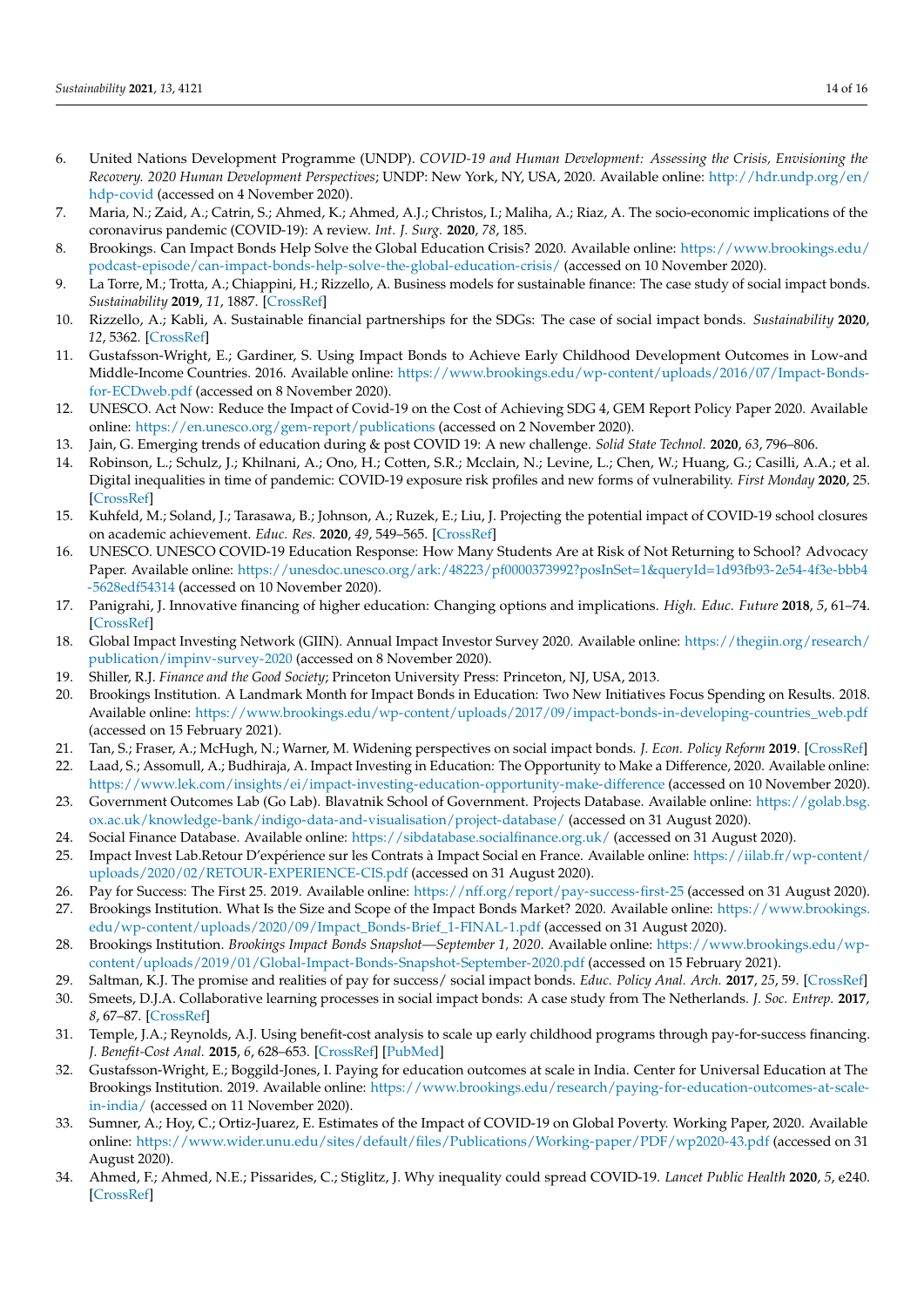- <span id="page-14-0"></span>35. Paranque, B.; Pérez, R. *Finance Reconsidered: New Perspectives for a Responsible and Sustainable Finance*; Critical Studies on Corporate Responsibility, Governance and Sustainability; Emerald Group Publishing Limited: Bingley, UK, 2016.
- <span id="page-14-2"></span>36. Lagoarde-Segot, T. Prolegomena to an alternative study of finance. In *Finance Reconsidered: New Perspectives for a Responsible and Sustainable Finance*; Paranque, B., Pèrez, R., Eds.; Critical Studies on Corporate Responsibility, Governance and Sustainability; Emerald Group Publishing Limited: Bingley, UK, 2016; Volume 10.
- 37. Lagoarde-Segot, T.; Paranque, B. Sustainability and the reconstruction of academic finance. *Res. Int. Bus. Financ.* **2017**, *39*, 657–662. [\[CrossRef\]](http://doi.org/10.1016/j.ribaf.2016.03.002)
- <span id="page-14-1"></span>38. Lagoarde-Segot, T. Sustainable finance. A critical realist perspective. *Res. Int. Bus. Financ.* **2019**, *47*, 1–9. [\[CrossRef\]](http://doi.org/10.1016/j.ribaf.2018.04.010)
- <span id="page-14-3"></span>39. Rania, F.; Trotta, A.; Carè; R; Migliazza, M.C.; Kabli, A. Social uncertainty evaluation of social impact bonds: A model and practical application. *Sustainability* **2020**, *12*, 3854. [\[CrossRef\]](http://doi.org/10.3390/su12093854)
- <span id="page-14-4"></span>40. Trotta, A. *La Finanza per L'impatto. Analisi di Una Possibile Rivoluzione*; Libreria Universitaria: Padova, Italy, 2020.
- <span id="page-14-5"></span>41. Yin, R. *Case Study Research, Design and Methods*; Sage: Thousands Oaks, CA, USA, 1994.
- <span id="page-14-6"></span>42. Corbin, J.M.; Strauss, A. Grounded theory research: Procedures, canons, and evaluative criteria. *Qual. Sociol.* **1990**, *13*, 3–21. [\[CrossRef\]](http://doi.org/10.1007/BF00988593)
- <span id="page-14-7"></span>43. Strauss, A.; Corbin, J.M. *Grounded Theory in Practice*; Sage: Thousands Oaks, CA, USA, 1997.
- <span id="page-14-8"></span>44. Dentchev, N.; Rauter, R.; Jóhannsdóttir, L.; Snihur, Y.; Rosano, M.; Baumgartner, R.; Nyberg, T.; Tang, X.; van Hoof, B.; Jonker, J. Embracing the variety of sustainable business models: A prolific field of research and a future research agenda. *J. Clean. Prod.* **2018**, *194*, 695–703. [\[CrossRef\]](http://doi.org/10.1016/j.jclepro.2018.05.156)
- <span id="page-14-9"></span>45. Eisenhardt, K.M.; Graebner, M.E.; Sonenshein, S. Grand challenges and inductive methods: Rigor without rigor mortis. *Acad. Manag. J.* **2016**, *59*, 1113–1123. [\[CrossRef\]](http://doi.org/10.5465/amj.2016.4004)
- <span id="page-14-10"></span>46. FitzGerald, C.; Fraser, A.; Kimmitt, J. Tackling the big questions in social impact bond research through comparative approaches. *J. Comp. Policy Anal. Res. Pract.* **2020**, *22*, 85–99. [\[CrossRef\]](http://doi.org/10.1080/13876988.2020.1726177)
- 47. Fraser, A.; Tan, S.; Lagarde, M.; Mays, N. Narratives of promise, narratives of caution: A review of the literature on Social Impact Bonds. *Soc. Policy Adm.* **2018**, *52*, 4–28. [\[CrossRef\]](http://doi.org/10.1111/spol.12260)
- <span id="page-14-11"></span>48. Andersen, M.M.; Dilling-Hansen, R.; Hansen, A.V. Expanding the concept of social impact bonds. *J. Soc. Entrep.* **2020**, 1–18. [\[CrossRef\]](http://doi.org/10.1080/19420676.2020.1806100)
- <span id="page-14-12"></span>49. Yin, R.K. *Case Study Design and Methods*; Sage: Thousands Oaks, CA, USA, 1984.
- <span id="page-14-13"></span>50. Eisenhardt, K.M. Building theories from case study research. *Acad. Manag. Rev.* **1989**, *14*, 532–550. [\[CrossRef\]](http://doi.org/10.5465/amr.1989.4308385)
- <span id="page-14-14"></span>51. Broccardo, E.; Mazzuca, M.; Frigotto, M.L. Social impact bonds: The evolution of research and a review of the academic literature. *Corp. Soc. Responsib. Environ. Manag.* **2020**, *27*, 1316–1332. [\[CrossRef\]](http://doi.org/10.1002/csr.1886)
- <span id="page-14-15"></span>52. Corporation for National and Community Service, Office of Research and Evaluation. State of the Pay for Success Field: Opportunities, Trends, and Recommendations. Washington, D.C.: Author. 2015. Available online: [https://www.nationalservice.gov/](https://www.nationalservice.gov/sites/default/files/documents/CNCS%20PFS%20State%20of%20the%20Field%20Document%20Final%204-17-15%20sxf.pdf) [sites/default/files/documents/CNCS%20PFS%20State%20of%20the%20Field%20Document%20Final%204-17-15%20sxf.pdf](https://www.nationalservice.gov/sites/default/files/documents/CNCS%20PFS%20State%20of%20the%20Field%20Document%20Final%204-17-15%20sxf.pdf) (accessed on 31 August 2020).
- <span id="page-14-17"></span>53. United Way of Salt Lake. United Way of Salt Lake Announces Results-based Financing for Low-income Preschool Students. 2013. Available online: <https://guinncenter.org/wp-content/uploads/2014/01/Results-Bases-Financing.pdf> (accessed on 22 March 2021).
- <span id="page-14-16"></span>54. Gustafsson-Wright, E.; Gardiner, S.; Putcha, V. The Potential and Limitations of Impact Bonds: Lessons from the First Five Years of Experience Worldwide. Global Economy and Development at Brookings. 2015. Available online: [https://www.brookings.](https://www.brookings.edu/wp-content/uploads/2016/07/Impact-Bondsweb.pdf) [edu/wp-content/uploads/2016/07/Impact-Bondsweb.pdf](https://www.brookings.edu/wp-content/uploads/2016/07/Impact-Bondsweb.pdf) (accessed on 15 February 2021).
- <span id="page-14-18"></span>55. Goldman Sachs; J.B.; Pritzker, M.K.; United Way of Salt Lake. *FACT SHEET: The Utah High Quality Preschool Program.* Available online: [https://hceconomics.uchicago.edu/sites/default/files/file\\_uploads/SIB-RBFFact\\_SheetUtahVersion.pdf](https://hceconomics.uchicago.edu/sites/default/files/file_uploads/SIB-RBFFact_SheetUtahVersion.pdf) (accessed on 31 August 2020).
- <span id="page-14-19"></span>56. Instiglio. Educate Girls Development Impact Bond: Improving Education for 18,000 Children in Rajasthan. 2015. Available online: <http://instiglio.org/educategirlsdib/wp-content/uploads/2016/03/EG-DIB-Design-1.pdf> (accessed on 22 March 2021).
- <span id="page-14-20"></span>57. UBS. Knowledge Is Power: The World's First Development Impact Bond in Education Surpasses both Target Outcomes. Available online: [https://www.ubs.com/global/en/ubs-society/philanthropy/ubs-optimus-foundation/our-impact/development](https://www.ubs.com/global/en/ubs-society/philanthropy/ubs-optimus-foundation/our-impact/development-impact-bond.html)[impact-bond.html](https://www.ubs.com/global/en/ubs-society/philanthropy/ubs-optimus-foundation/our-impact/development-impact-bond.html) (accessed on 13 November 2020).
- <span id="page-14-21"></span>58. Article 1. Le CIS "Persévérance et Ambition Scolaire Dans les Zones Rurales". Available online: [https://article-1.eu/actualites/](https://article-1.eu/actualites/le-cis-au-service-de-la-perseverance-et-de-lambition-scolaire-dans-les-zones-rurales/#:~{}:text=Nos%20implantations-,Le%20CIS%20%E2%80%9Cpers%C3%A9v%C3%A9rance%20et%20ambition%20scolaire%20dans%20les%20zones%20rurales,en%20tant%20que%20payeurs%20finaux.) [le-cis-au-service-de-la-perseverance-et-de-lambition-scolaire-dans-les-zones-rurales/#:~{}:text=Nos%20implantations-,Le%](https://article-1.eu/actualites/le-cis-au-service-de-la-perseverance-et-de-lambition-scolaire-dans-les-zones-rurales/#:~{}:text=Nos%20implantations-,Le%20CIS%20%E2%80%9Cpers%C3%A9v%C3%A9rance%20et%20ambition%20scolaire%20dans%20les%20zones%20rurales,en%20tant%20que%20payeurs%20finaux.) [20CIS%20%E2%80%9Cpers%C3%A9v%C3%A9rance%20et%20ambition%20scolaire%20dans%20les%20zones%20rurales,en%](https://article-1.eu/actualites/le-cis-au-service-de-la-perseverance-et-de-lambition-scolaire-dans-les-zones-rurales/#:~{}:text=Nos%20implantations-,Le%20CIS%20%E2%80%9Cpers%C3%A9v%C3%A9rance%20et%20ambition%20scolaire%20dans%20les%20zones%20rurales,en%20tant%20que%20payeurs%20finaux.) [20tant%20que%20payeurs%20finaux.](https://article-1.eu/actualites/le-cis-au-service-de-la-perseverance-et-de-lambition-scolaire-dans-les-zones-rurales/#:~{}:text=Nos%20implantations-,Le%20CIS%20%E2%80%9Cpers%C3%A9v%C3%A9rance%20et%20ambition%20scolaire%20dans%20les%20zones%20rurales,en%20tant%20que%20payeurs%20finaux.) (accessed on 9 November 2020).
- <span id="page-14-22"></span>59. Far East Development Fund. VEB.RF Wins the ADFIAP Contest for an Educational Project in Yakutia. Available online: [https:](https://www.fondvostok.ru/en/press/publications/veb-rf-wins-the-adfiap-contest-for-an-educational-project-in-yakutia/) [//www.fondvostok.ru/en/press/publications/veb-rf-wins-the-adfiap-contest-for-an-educational-project-in-yakutia/](https://www.fondvostok.ru/en/press/publications/veb-rf-wins-the-adfiap-contest-for-an-educational-project-in-yakutia/) (accessed on 11 November 2020).
- <span id="page-14-24"></span>60. VEB.RF. Two VEB.RF's Projects Win International ADFIAP Awards. Available online: <https://veb.ru/en/press-center/44788/> (accessed on 11 November 2020).
- <span id="page-14-23"></span>61. VEB.RF. VEB.RF, Yakutiya, Far East Development Fund (FEDF) and Higher School of Economics (HSE) Launch First Russian Social Impact Project. Available online: <https://veb.ru/en/press-center/38908/> (accessed on 11 November 2020).